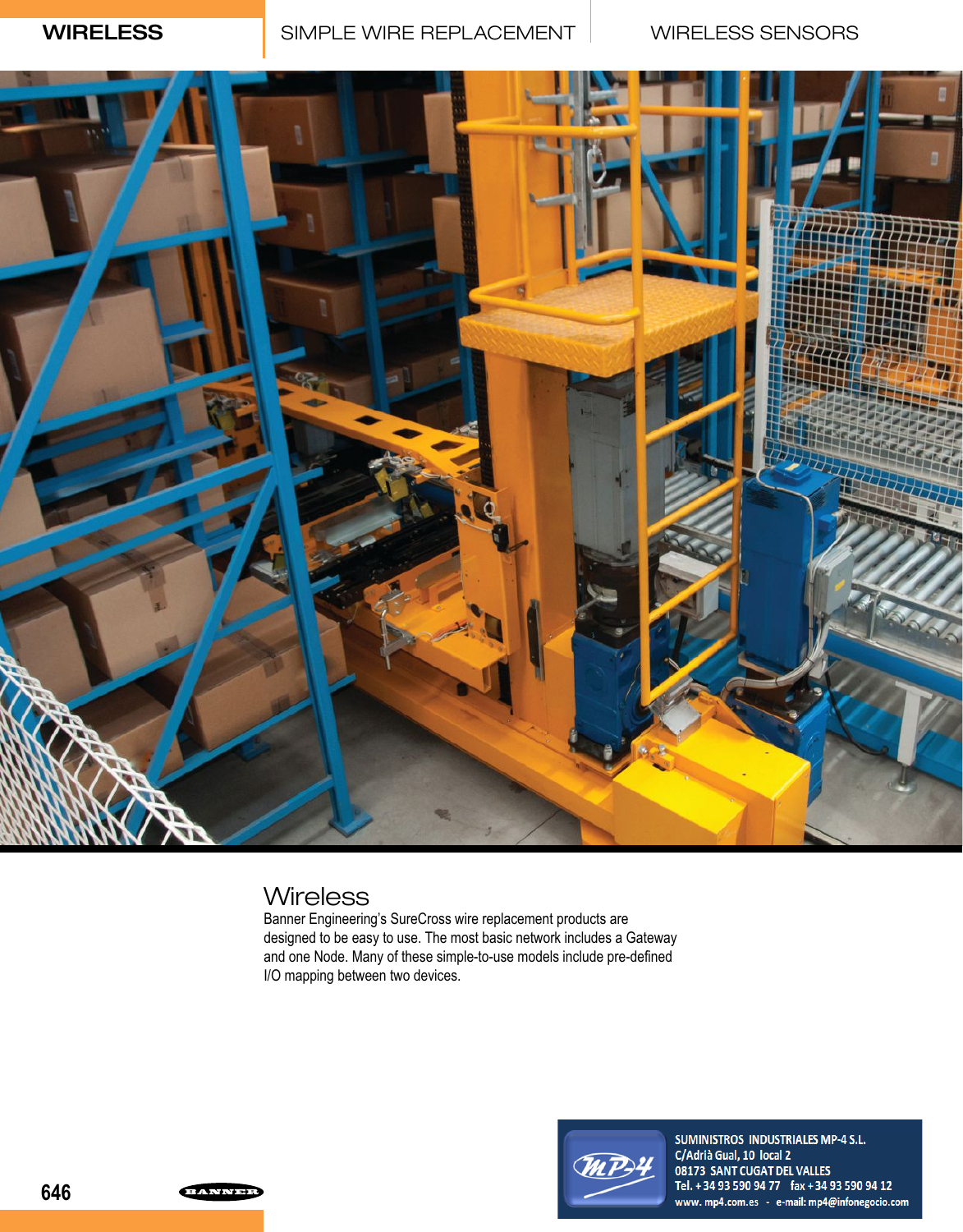



| Simple Wire Replacement | page 648 |
|-------------------------|----------|
|-------------------------|----------|

Wireless Sensors **page 658** 

Network Radios **page 664** 

More information online at bannerengineering.com **647**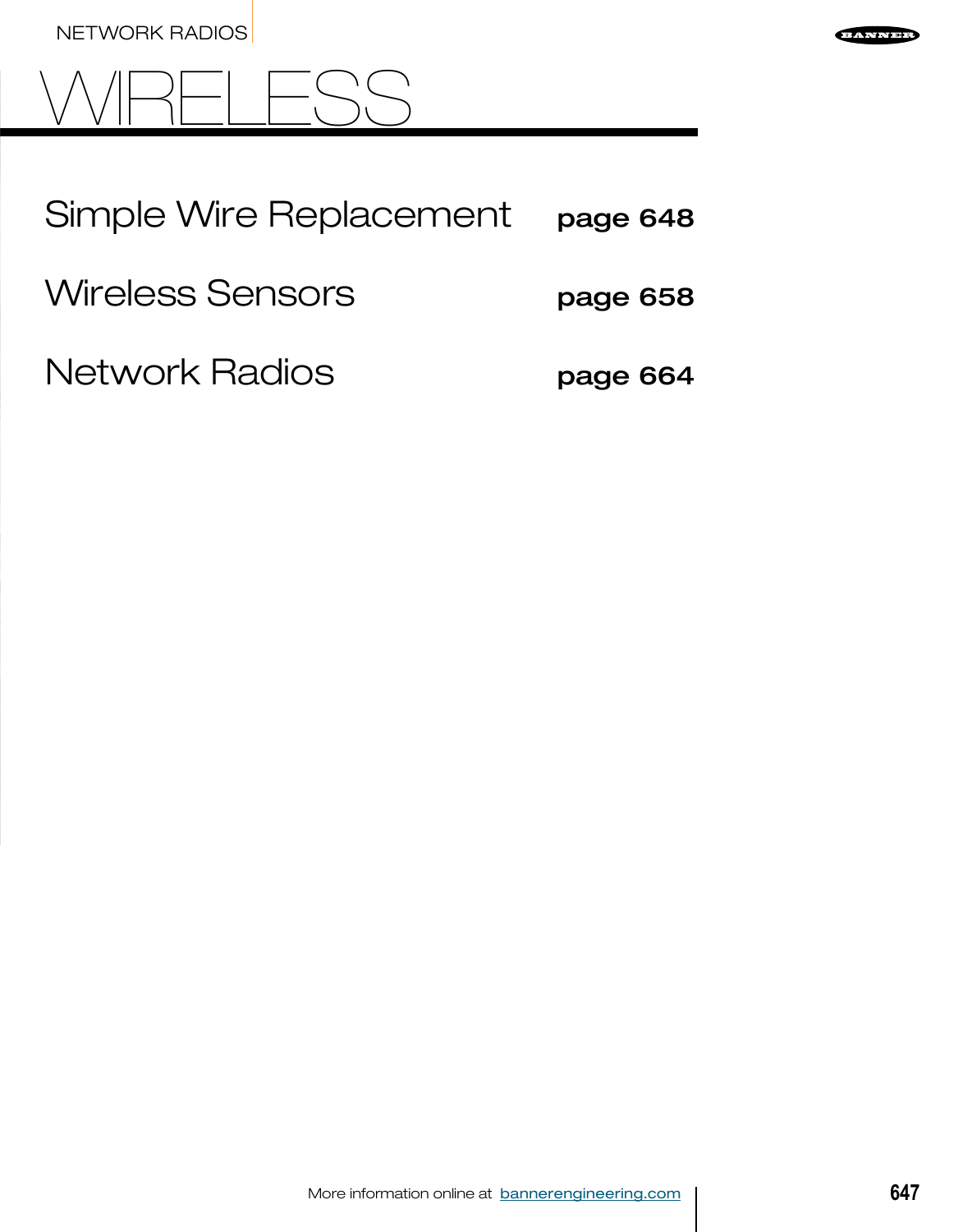# Simple Wire Replacement

Extend your range and eliminate the need for wires for the most common communication signals including discrete, analog, serial and Ethernet.

- Easy to apply, use and support
- Simple yet highly expandable
- Easy to deploy

| <b>Model</b>             | <b>Inputs/Outputs</b>                                                                  |       |         | <b>Inputs/Outputs</b>                                                                  | Page |
|--------------------------|----------------------------------------------------------------------------------------|-------|---------|----------------------------------------------------------------------------------------|------|
| <b>PM Series</b>         | PM2: 4 selectable discrete/ 2 analog inputs<br>4 selectable discrete/ 2 analog outputs | Node  | Gateway | PM2: 4 selectable discrete/ 2 analog inputs<br>4 selectable discrete/ 2 analog outputs | 649  |
|                          | PM8: 6 sourcing discrete inputs<br>6 sourcing outputs                                  |       |         | PM8: 6 sourcing discrete inputs<br>6 sourcing outputs                                  | 650  |
|                          |                                                                                        | Node  | Gateway |                                                                                        |      |
| PB <sub>2</sub>          | 2 selectable discrete & 2 analog inputs<br>2 selectable discrete & 2 analog outputs    |       |         | 2 selectable discrete & 2 analog inputs<br>2 selectable discrete & 2 analog outputs    | 652  |
|                          |                                                                                        | Node  | Gateway |                                                                                        |      |
| <b>Serial Radio</b>      | RS-232 or RS-485                                                                       |       |         | RS-232 or RS-485                                                                       | 654  |
|                          |                                                                                        | Slave | Master  |                                                                                        |      |
| <b>Ethernet</b><br>Radio | Ethernet TCP/IP, RS-232 or RS-485                                                      |       |         | Ethernet TCP/IP, RS-232 or RS-485                                                      | 656  |
|                          |                                                                                        | Slave | Master  |                                                                                        |      |
| DXER9                    | Ethernet TCP/IP                                                                        |       |         | Ethernet TCP/IP                                                                        | 657  |

**EANNED**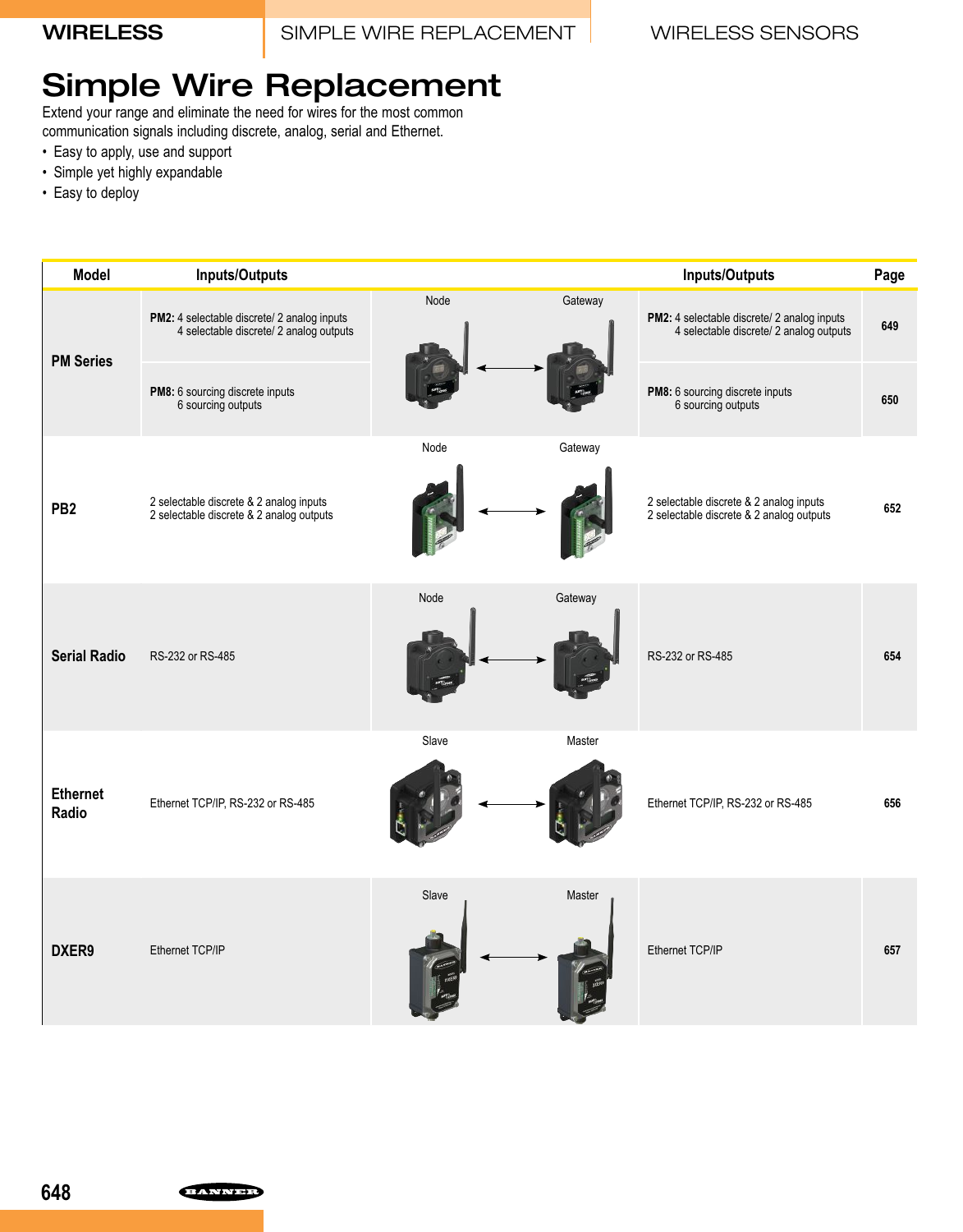### NETWORK RADIOS





# PM2 Series Digital Wire Replacement

The SureCross® PM Series radios easily replaces Discrete and Analog signal wires, and with no setup software needed, the radios are easy to apply, use and support.

- Simple yet highly expandable
- Eight LCD menu selectable I/O mapping options
- IP67 rated housing for use in demanding environments
- One Gateway can support up to 6 nodes

### **PM2 Gateway, 10-30 V DC**

| VO.                                                            | Frequency | <b>Ranget</b> | <b>Environmental Rating</b> | Models*       |
|----------------------------------------------------------------|-----------|---------------|-----------------------------|---------------|
| Four selectable discrete &<br>Inputs:<br>Two 0-20 mA analog    | 900 MHz   | 6 miles       | IP67. NEMA 6                | DX80G9M6S-PM2 |
| <b>Outputs:</b> Four sourcing discrete &<br>Two 0-20 mA analog | 2.4 GHz   | 2 miles       |                             | DX80G2M6S-PM2 |

### **PM2 Node, 10-30 V DC**

| 1/O                                                            | <b>Frequency</b> | <b>Ranget</b> | <b>Environmental Rating</b> | Models*       |
|----------------------------------------------------------------|------------------|---------------|-----------------------------|---------------|
| Four selectable discrete &<br>Inputs:<br>Two 0-20 mA analog    | 900 MHz          | 6 miles       | IP67. NEMA 6                | DX80N9X6S-PM2 |
| <b>Outputs:</b> Four sourcing discrete &<br>Two 0-20 mA analog | $2.4$ GHz        | 2 miles       |                             | DX80N2X6S-PM2 |

### **PM2 Kits, 10-30 V DC**

|         | 1/O                                                               | <b>Frequency</b> | Range <sup>†</sup> | <b>Environmental Rating</b> | <b>Description</b>           | Models*      |
|---------|-------------------------------------------------------------------|------------------|--------------------|-----------------------------|------------------------------|--------------|
| Inputs: | Four selectable<br>discrete & Two<br>0-20 mA analog               | 900 MHz          | 6 miles            |                             | Includes one PM2             | DX80K9M6     |
|         | <b>Outputs: Four sourcing</b><br>discrete & Two<br>0-20 mA analog | 2.4 GHz          | 2 miles            | IP67. NEMA 6                | Gateway, and one<br>PM2 Node | DX80K2M6-PM2 |

For accessories see page 670.

\* Must be used with 900 MHz Node

\*\* Must be used with 2.4 GHz Node

 $\dagger$  Line of sight with included 2 dB antenna. High-gain antennas available for increased range. See page 670.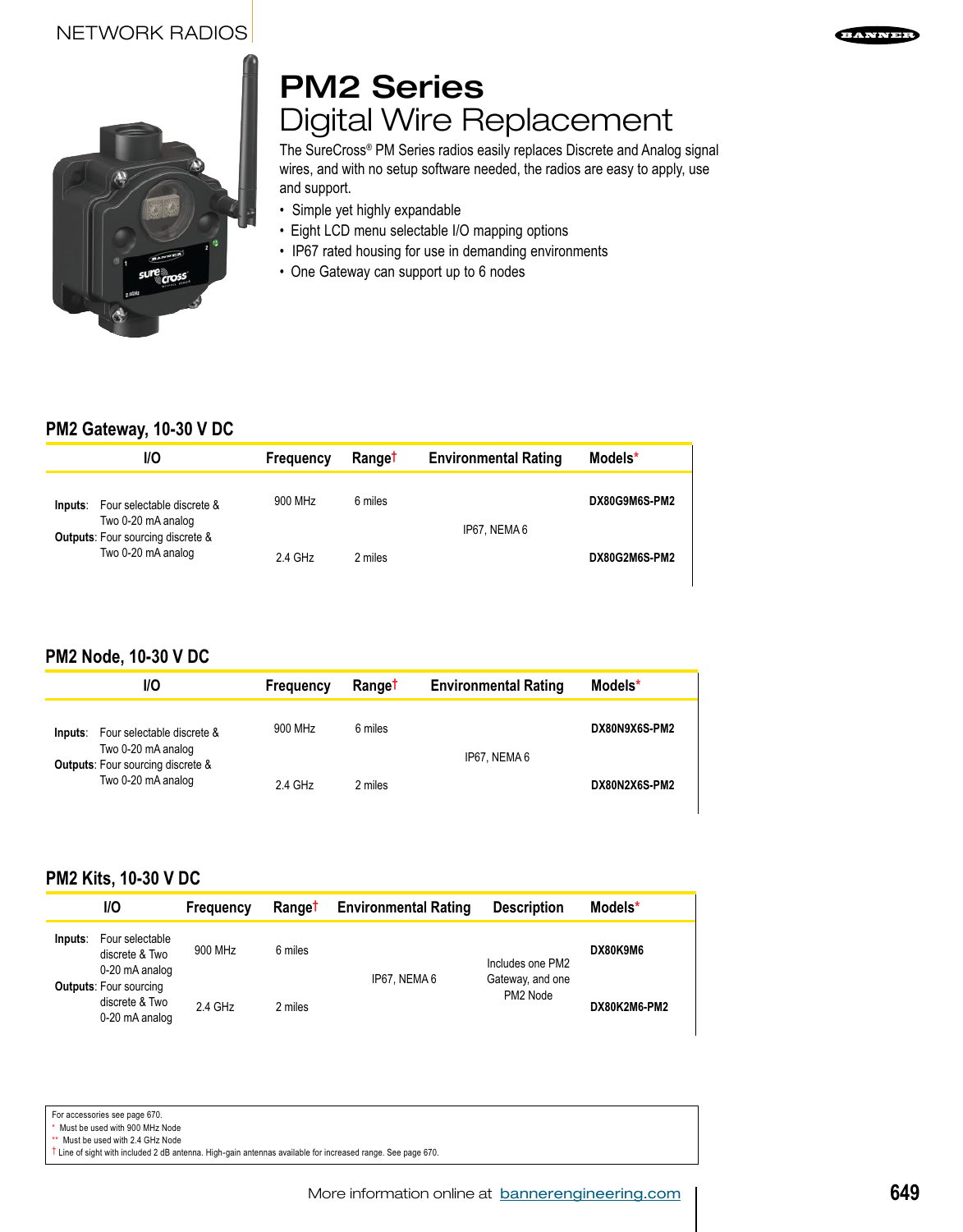### WIRELESS **I** SIMPLE WIRE REPLACEMENT WIRELESS SENSORS



# PM8 Series Digital Wire Replacement

The SureCross® PM Series radios easily replaces Discrete and Analog signal wires, and with no setup software needed, the radios are easy to apply, use and support.

- Simple yet highly expandable
- Eight LCD menu selectable I/O mapping options
- IP67 rated housing for use in demanding environments
	- One Gateway can support up to 6 nodes

### **PM8 Gateway, 10-30 V DC**

| 1/O                                      | Frequency | Ranget  | <b>Environmental Rating</b> | <b>LCD Screen</b> | Models        |
|------------------------------------------|-----------|---------|-----------------------------|-------------------|---------------|
| <b>Inputs:</b> Six sourcing<br>discrete  | 900 MHz   | 6 miles |                             |                   | DX80N9X6S-PM8 |
| <b>Outputs: Six sourcing</b><br>discrete | 2.4 GHz   | 2 miles | IP67. NEMA 6                | Yes               | DX80G2M6S-PM8 |

### **PM8 Node, 10-30 V DC**

| 1/O                                      | Frequency | <b>Ranget</b> | <b>Environmental Rating</b> | <b>LCD Screen</b> | Models        |
|------------------------------------------|-----------|---------------|-----------------------------|-------------------|---------------|
| <b>Inputs:</b> Six sourcing<br>discrete  | 900 MHz*  | 6 miles       |                             |                   | DX80N9X6S-PM8 |
| <b>Outputs: Six sourcing</b><br>discrete | 2.4 GHz** | 2 miles       | IP67. NEMA 6                | Yes               | DX80N2X6S-PM8 |

### **PM8L Node, 10-30 V DC**

| VO                                       | Frequency              | <b>Ranget</b> | <b>Environmental Rating</b> | <b>LCD Screen</b> | Models         |
|------------------------------------------|------------------------|---------------|-----------------------------|-------------------|----------------|
| <b>Inputs:</b> Six sourcing<br>discrete  | 900 MHz*               | 6 miles       | IP67. NEMA 6                | No.               | DX80N9X6S-PM8L |
| <b>Outputs: Six sourcing</b><br>discrete | $2.4 \text{ GHz}^{**}$ | 2 miles       |                             |                   | DX80N2X6S-PM8L |

### **PM8 Kits, 10-30 V DC**

| VO                                       | Frequency | <b>Ranget</b> | <b>Environmental Rating</b> | <b>Description</b>           | Models       |
|------------------------------------------|-----------|---------------|-----------------------------|------------------------------|--------------|
| <b>Inputs:</b> Six sourcing<br>discrete  | 900 MHz   | 6 miles       |                             | Includes one PM8             | DX80K9M6-PM8 |
| <b>Outputs: Six sourcing</b><br>discrete | 2.4 GHz   | 2 miles       | IP67. NEMA 6                | Gateway, and one<br>PM8 Node | DX80K2M6-PM8 |

For accessories see page 670.

\* Must be used with 900 MHz Gateway

\*\* Must be used with 2.4 GHz Gateway

 $\dagger$  Line of sight with included 2 dB antenna. High-gain antennas available for increased range. See page 670.

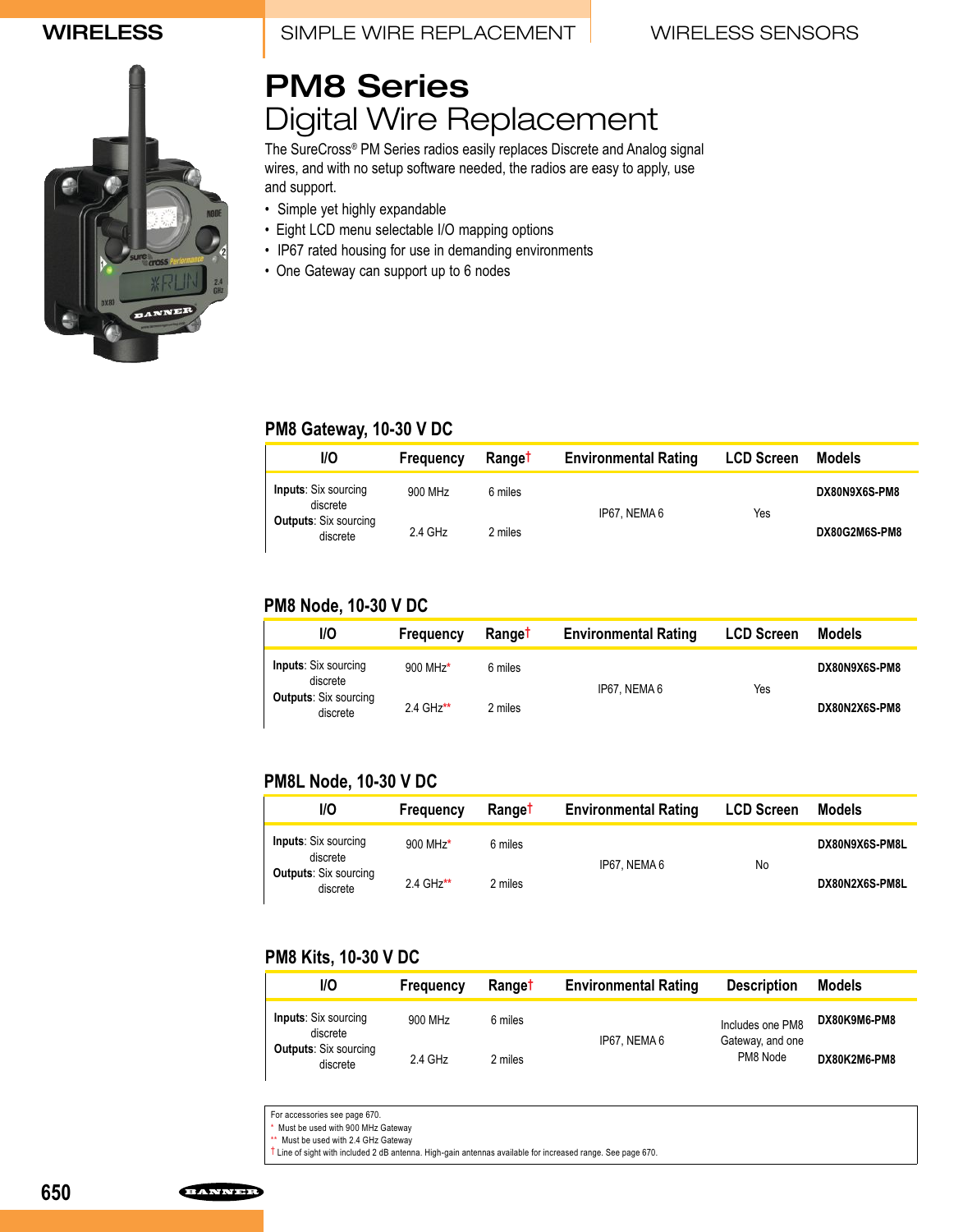# **PM Series Specifications**

NETWORK RADIOS

| Power                       | 10 to 30 V dc (For European applications: 12 to 24 V dc, +/- 10%)                                                                                                                                   |
|-----------------------------|-----------------------------------------------------------------------------------------------------------------------------------------------------------------------------------------------------|
| <b>Radio Range</b>          | 900 MHz: Up to 9.6 kilometers (6 miles)*<br>2.4 GHz: Up to 3.2 kilometers (2 miles)*<br>* Line of sight with included 2 dB antenna. High-gain antennas available for increased range. See page 670. |
| <b>Transmit Power</b>       | <b>900 MHz (1 Watt):</b> 30 dBm (1 W) conducted (up to 36 dBm EIRP)<br>2.4 GHz: 18 dBm (65 mW) conducted, less than or equal to 20 dBm (100 mW) EIRP)                                               |
| <b>Network Size</b>         | 1 Gateway and 1 Node, pre-mapped from factory<br>Other advanced options available. See data sheet for more information.                                                                             |
| <b>VO</b>                   | Discrete and Analog depending on model                                                                                                                                                              |
| <b>Power Consumption</b>    | 900 MHz Consumption: Maximum current draw is <100 mA and typical current draw is <50 mA at 24 V dc.<br>2.4 GHz consumption is less                                                                  |
| <b>Environmental Rating</b> | IEC IP67: NEMA 6                                                                                                                                                                                    |

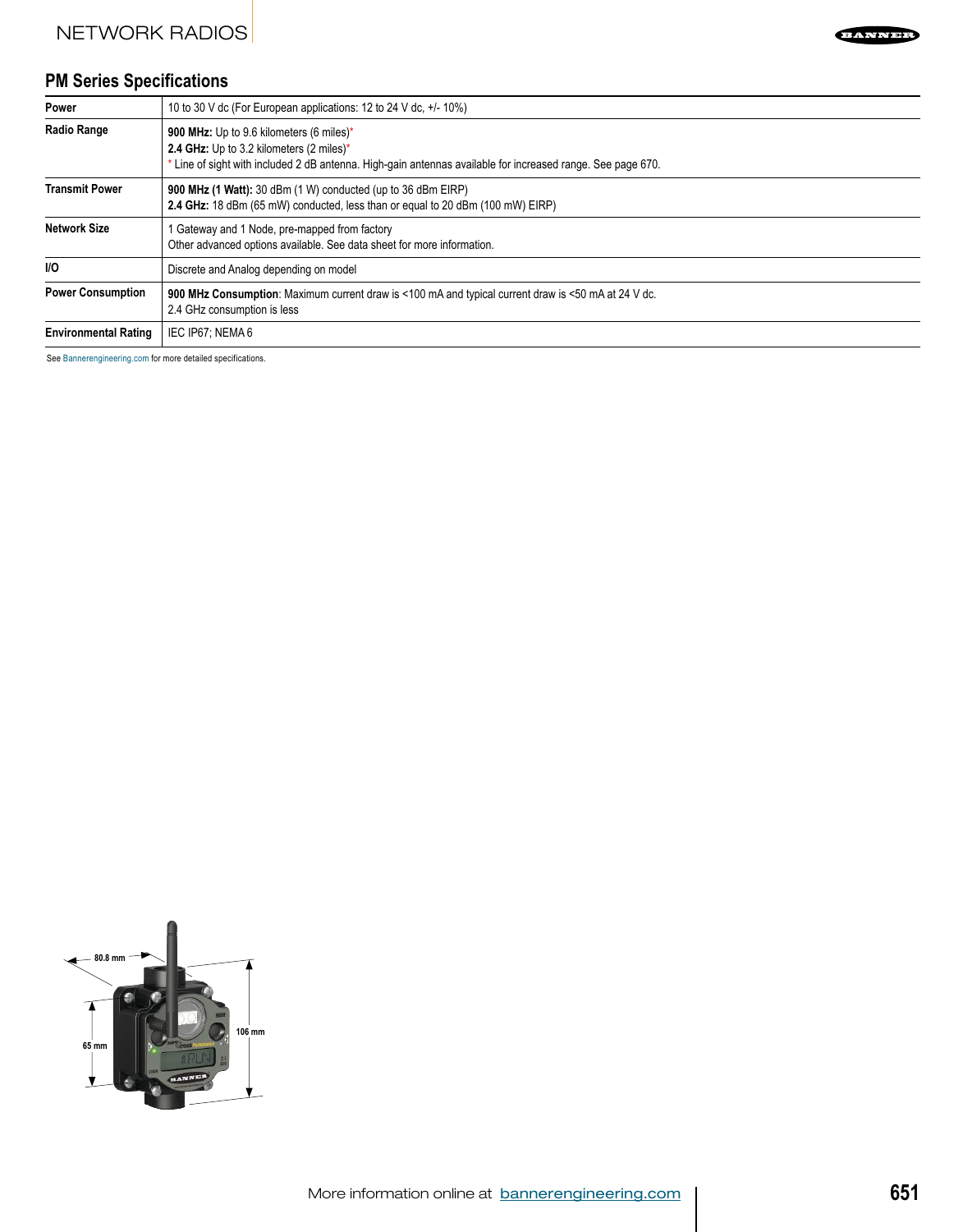WIRELESS SIMPLE WIRE REPLACEMENT WIRELESS SENSORS



# PB2 Board Module Discrete & Analog Wire Replacement

SureCross® Performance embeddable board modules were specifically designed for the needs of industrial users to provide connectivity where traditional wired connections are not possible or cost prohibitive.

- Simple yet highly expandable
- Supports Point to Point and Star network topologies
- One Gateway can support up to 2 nodes

### **PB2 Gateway, 10-30 V DC**

| 1/O                                                                                                   | Frequency              | <b>Ranget</b> | <b>Environmental Rating</b> | <b>Models</b> |
|-------------------------------------------------------------------------------------------------------|------------------------|---------------|-----------------------------|---------------|
| <b>Inputs:</b> Two sourcing discrete & Two<br>0-20 mA analog<br><b>Outputs:</b> Two sourcing discrete | 900 MHz*               | 6 miles       | IP67. NEMA 6                | DX80G9M6S-PB2 |
| &Two 0-20 mA analog                                                                                   | $2.4 \text{ GHz}^{**}$ | 2 miles       |                             | DX80G2M6S-PB2 |

### **PB2 Node, 10-30 V DC**

| 1/O                                                                                                    | Frequency              | <b>Ranget</b> | <b>Environmental Rating</b> | <b>Models</b> |
|--------------------------------------------------------------------------------------------------------|------------------------|---------------|-----------------------------|---------------|
| <b>Inputs:</b> Two sourcing discrete<br>&Two 0-20 mA analog<br><b>Outputs:</b> Two sourcing discrete & | 900 MHz*               | 6 miles       | IP67. NEMA 6                | DX80N9X6S-PB2 |
| Two 0-20 mA analog                                                                                     | $2.4 \text{ GHz}^{**}$ | 2 miles       |                             | DX80N2X6S-PB2 |

† Line of sight with included 2 dB antenna. High-gain antennas available for increased range. See page 670.

**652**

For accessories see page 670.

<sup>\*</sup> Must be used with 900 MHz Gateway

<sup>\*\*</sup> Must be used with 2.4 GHz Gateway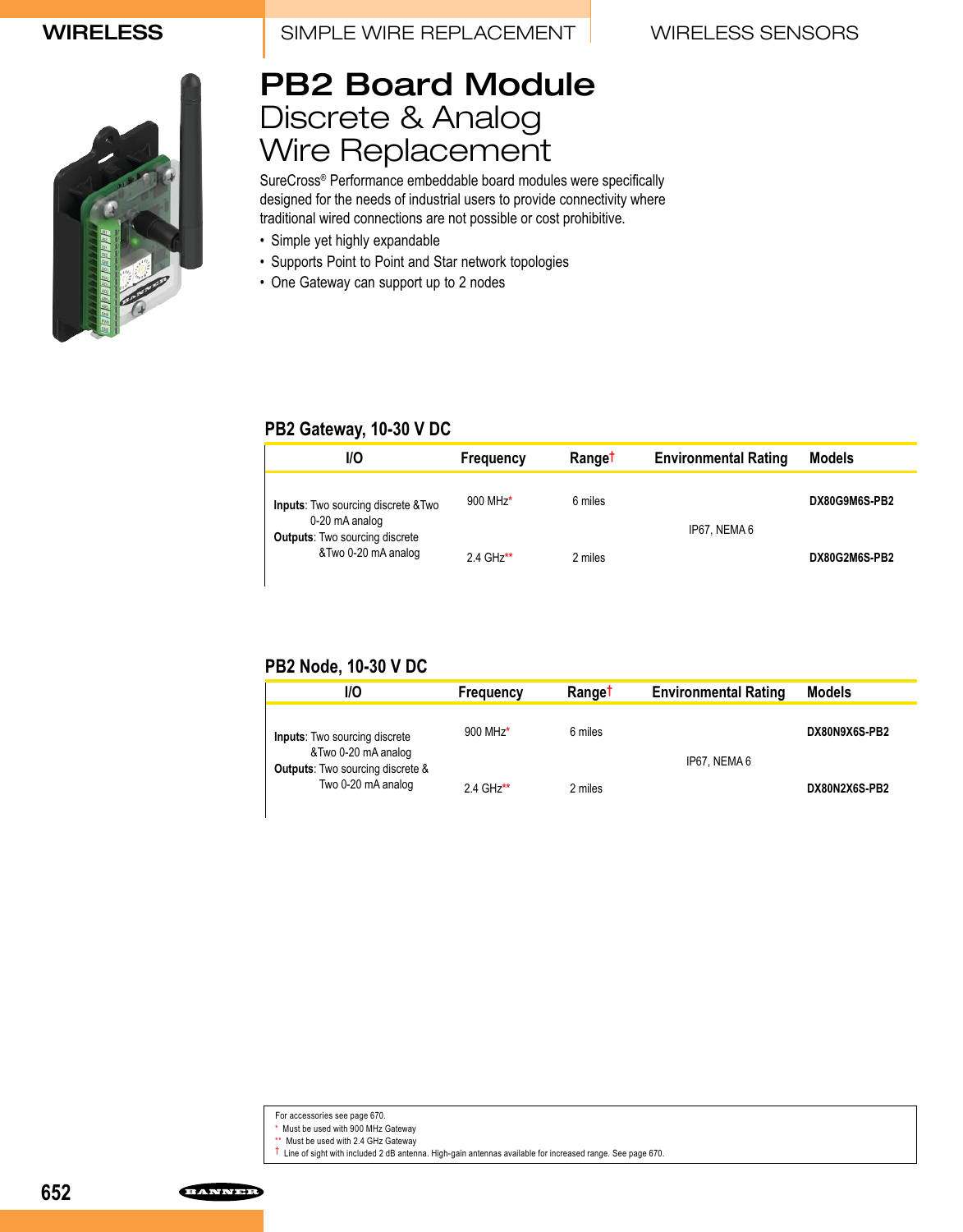## **PB2 Specifications**

| Range                    | 900 MHz: Up to 9.6 kilometers (6 miles)*<br>2.4 GHz: Up to 3.2 kilometers (2 miles)*<br>Line of sight with included 2 dB antenna. High-gain antennas available for increased range. See page 670. |
|--------------------------|---------------------------------------------------------------------------------------------------------------------------------------------------------------------------------------------------|
| <b>Transmit Power</b>    | 900 MHz (1 Watt): 30 dBm (1 W) conducted (up to 36 dBm EIRP)<br>2.4 GHz: 18 dBm (65 mW) conducted, less than or equal to 20 dBm (100 mW) EI                                                       |
| <b>Network Size</b>      | Gateway and 1 Node, pre-mapped from factory<br>Other advanced options available. Contact factory for more information.                                                                            |
| <b>VO</b>                | Discrete, Analog                                                                                                                                                                                  |
| Power                    | 10 to 30 V dc (For European applications: 12 to 24 V dc, $+/-10\%$ )                                                                                                                              |
| <b>Power Consumption</b> | 900 MHz, 1 Watt: Aprox. 30 mA<br>900 MHZ, 250 mW: Approx. 25 mA<br>2.4 GH, 65 mW; Approx, 20 mA                                                                                                   |

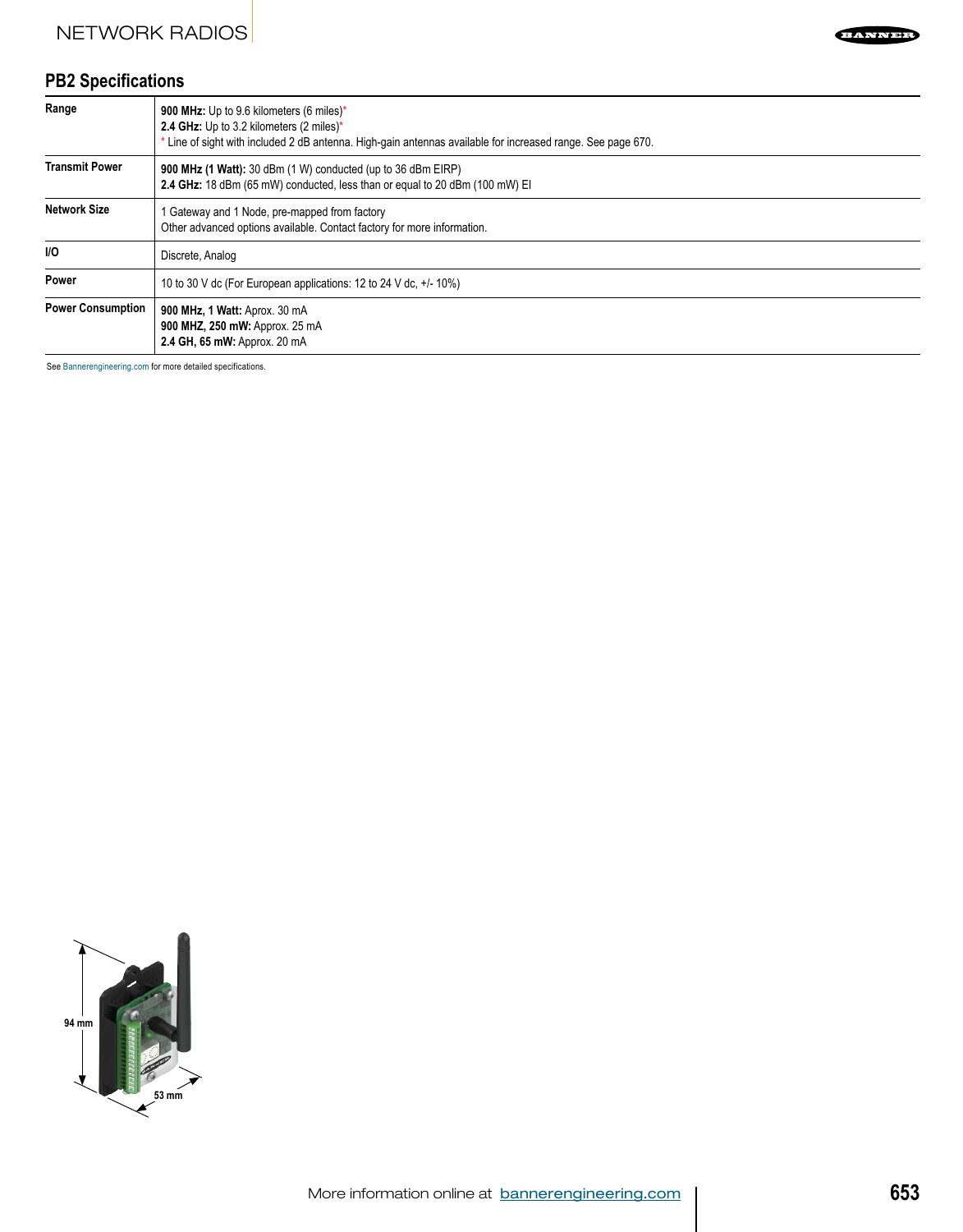WIRELESS SIMPLE WIRE REPLACEMENT WIRELESS SENSORS



# Serial Data Radio Serial Wire Replacement

SureCross® MultiHop Serial Data Radios are wireless industrial communication devices used to extend the range of serial communication networks.

- DIP switches select operational modes
- FHSS radios operate and synchronize automatically
- Support RS-232 or RS-485

### **SR 900 MHz, 10-30 V DC**

| <b>Environmental Rating</b>    | Protocol        | Range     | Models*    |
|--------------------------------|-----------------|-----------|------------|
|                                |                 |           |            |
| IP67, NEMA 6                   | RS-232 or RS-45 |           | DX80SR9M-H |
|                                |                 | 6 miles** |            |
|                                |                 |           |            |
| Must be used with 900 MHz Node |                 |           |            |

### **SR 2.4 GHz, 10-30 V DC**

| <b>Environmental Rating</b> | <b>Protocol</b> | Range     | Models*    |
|-----------------------------|-----------------|-----------|------------|
|                             |                 |           |            |
| IP67, NEMA 6                | RS-232 or RS-45 | 2 miles** | DX80SR2M-H |
|                             |                 |           |            |

\* Must be used with 2.4 GHz Node

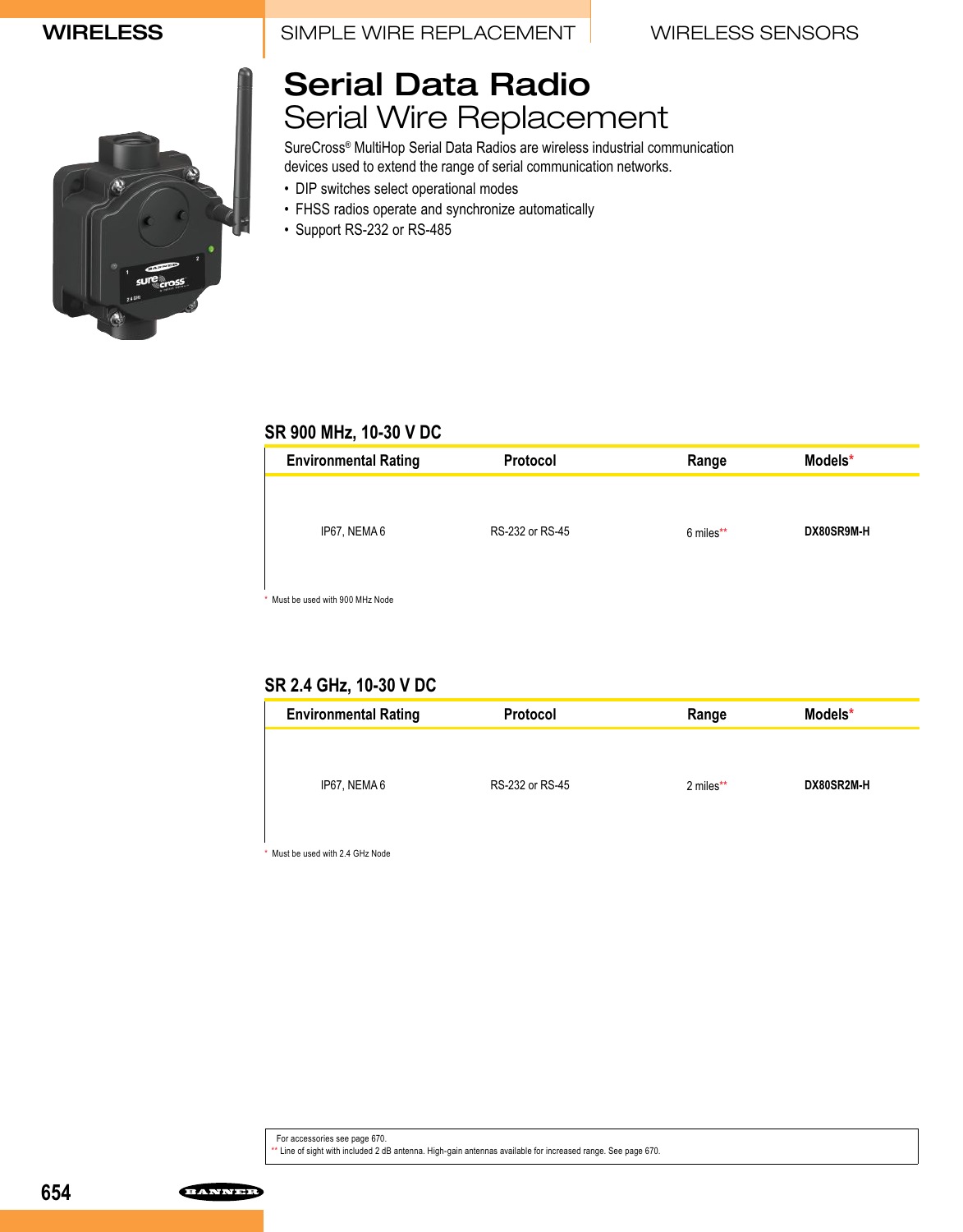## **Serial Radio Specifications**

| Range                       | 900 MHz: Up to 9.6 kilometers (6 miles)*<br>2.4 GHz: Up to 3.2 kilometers (2 miles)*<br>* Line of sight with included 2 dB antenna. High-gain antennas available for increased range. See page 670. |
|-----------------------------|-----------------------------------------------------------------------------------------------------------------------------------------------------------------------------------------------------|
| <b>Transmit Power</b>       | 900 MHz (1 Watt): 30 dBm (1 W) conducted (up to 36 dBm EIRP)<br>2.4 GHz: 18 dBm (65 mW) conducted, less than or equal to 20 dBm (100 mW) EI                                                         |
| <b>Network Size</b>         | One Master Radio and multiple Slave radios per network.<br>Other advanced options available. Contact factory for more information.                                                                  |
| <b>Power</b>                | 10 to 30 V dc (For European applications: 12 to 24 V dc, $+/-10\%$ )                                                                                                                                |
| <b>Environmental Rating</b> | IEC IP67; NEMA 6                                                                                                                                                                                    |

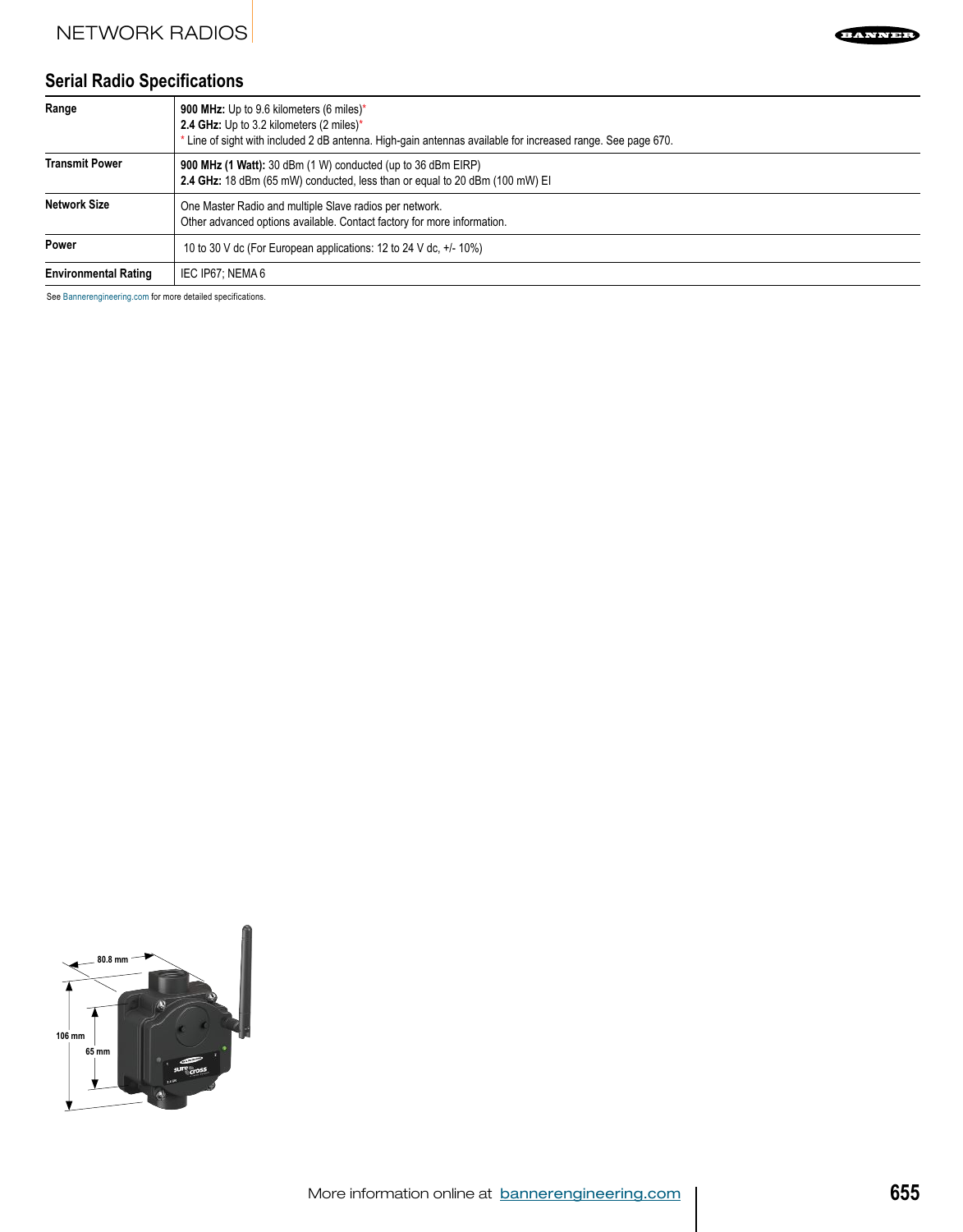WIRELESS SIMPLE WIRE REPLACEMENT WIRELESS SENSORS



# Ethernet Data Radio Ethernet & Serial Wire Replacement

SureCross® MultiHop Ethernet Data Radios are wireless industrial communication devices used to extend the range of serial communication networks.

- No IP address configuration is required
- Built-in site survey mode enables rapid assessment of a location's RF transmission properties

### **ER 900 MHz, 10-30 V DC**

| <b>Environmental Rating</b>        | <b>Protocol</b> | Range     | Models*           |
|------------------------------------|-----------------|-----------|-------------------|
| IP20. NEMA 1                       | Ethernet        | 6 miles** | <b>DX80ER9M-H</b> |
| * MUST BE USED WITH 900 MHZ MODELS |                 |           |                   |

### **ER 2.4 GHz, 10-30 V DC**

| <b>Environmental Rating</b> | <b>Protocol</b> | Range     | Models*    |
|-----------------------------|-----------------|-----------|------------|
| IP20. NEMA 1                | Ethernet        | 2 miles** | DX80ER2M-H |

\* Must be used with 2.4 GHz MODELS

### **Ethernet Radio Specifications**

| Range                       | 900 MHz: Up to 9.6 kilometers (6 miles)*<br>2.4 GHz: Up to 3.2 kilometers $(2 \text{ miles})^*$<br>* Line of sight with included 2 dB antenna. High-gain antennas available for increased range. See page 670. |
|-----------------------------|----------------------------------------------------------------------------------------------------------------------------------------------------------------------------------------------------------------|
| Transmit Power              | 900 MHz (1 Watt): 30 dBm (1 W) conducted (up to 36 dBm EIRP)<br>2.4 GHz: 18 dBm (65 mW) conducted, less than or equal to 20 dBm (100 mW) EI                                                                    |
| Network Size                | One Master Radio and multiple Slave radios per network.<br>Other advanced options available. Contact factory for more information.                                                                             |
| Power                       | 10 to 30 V dc (For European applications: 12 to 24 V dc, $+/-10\%$ )                                                                                                                                           |
| <b>Environmental Rating</b> | IEC IP67. NEMA 6                                                                                                                                                                                               |

See Bannerengineering.com for more detailed specifications.



For accessories see page 670. \*\* Line of sight with included 2 dB antenna. High-gain antennas available for increased range. See page 670.

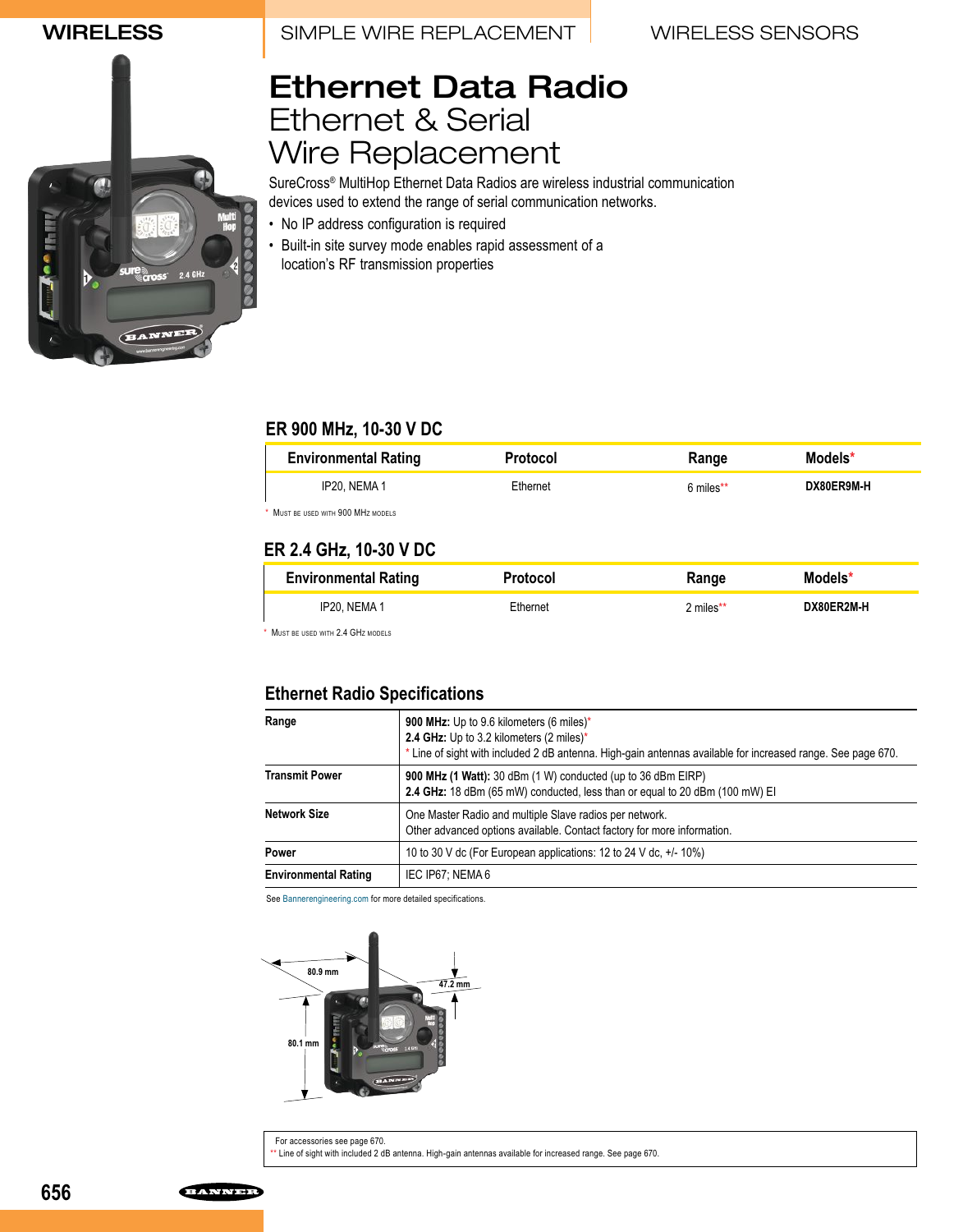



# DXER9 Ethernet Data Radio Ethernet Wire Replacement

The SureCross® Ethernet radio is an industrial grade, long range, 900 MHz radio used to create point to multipoint configurations of wireless Ethernet networks.

- DIP switches select operational modes
- FHSS radios operate and synchronize automatically

### **DXER9 900 MHz, 10-30 V DC**

| <b>Environmental Rating</b> | <b>Transmit Range</b> | Range                               | Models*           |  |
|-----------------------------|-----------------------|-------------------------------------|-------------------|--|
| IP <sub>55</sub>            | 125 mW                | 40 miles LOS with<br>15 dBi antenna | DXER <sub>9</sub> |  |

\* Available in 900 MHz frequency only

### **DXER9 Specifications**

| Range                       | 900 MHz: Up to 40 miles*<br>* Line of sight with 15 dBi antenna   |
|-----------------------------|-------------------------------------------------------------------|
| <b>Output Power</b>         | +21 dBm (4 Watts EIRP used with 15 dBi antenna)                   |
| <b>Power Consumption</b>    | Transmit: 1.7 Watts Receive: 0.8 Watts                            |
| Power                       | 10 to 30 V dc (For European applications: 12 to 24 V dc. +/- 10%) |
| <b>Environmental Rating</b> | IEC IP55: NEMA 4X                                                 |

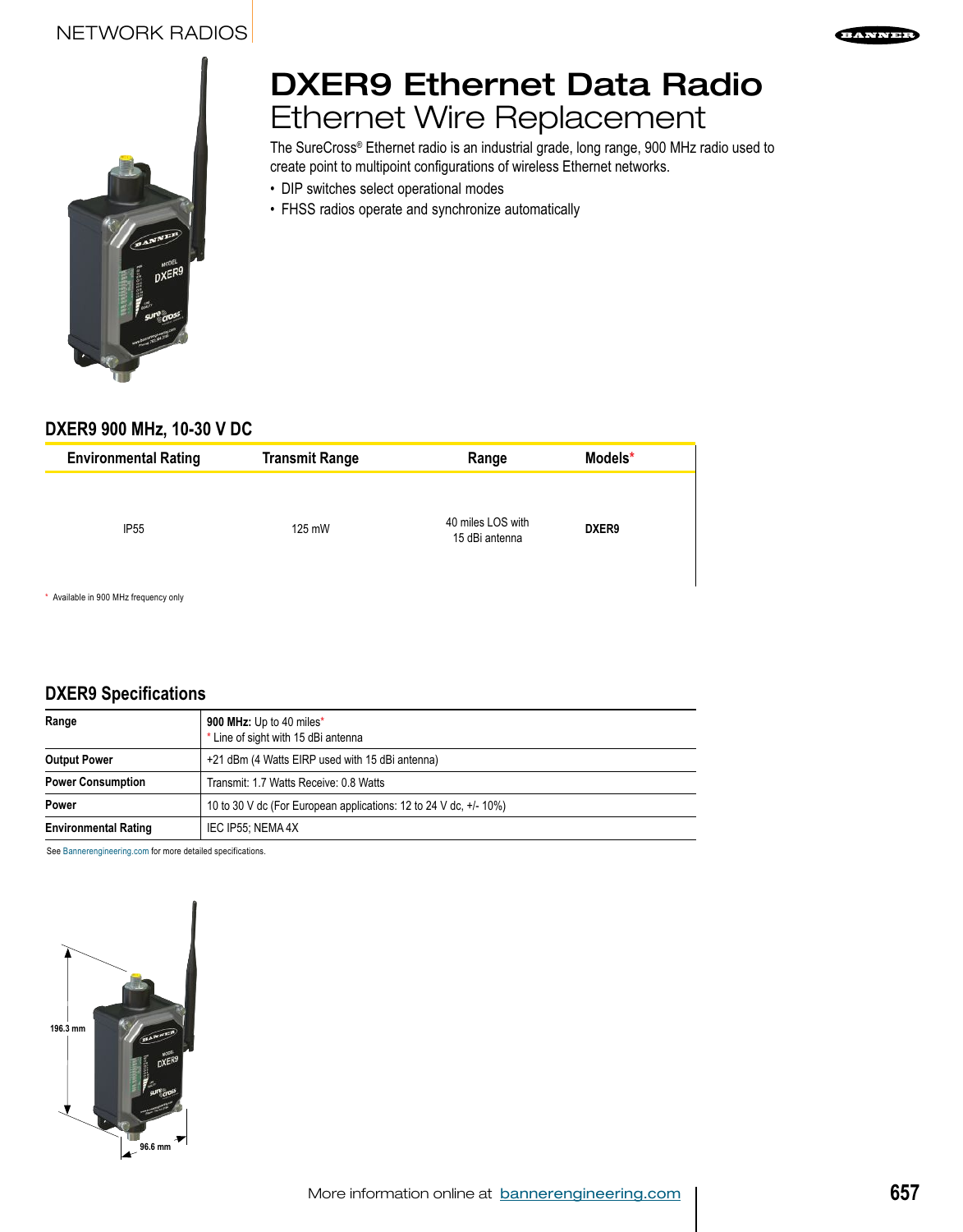### WIRELESS **I** SIMPLE WIRE REPLACEMENT WIRELESS SENSORS



# Q45 Family Digital Wire Replacement

Solve challenging applications or add sensing to existing industrial systems. The Q45 nodes are the first self-contained wireless standard sensor solution designed for your most challenging control and monitoring applications.

- Simple yet highly expandable
- IP67 rated housing for use in demanding environments
- 2.4 GHz ISM band radio meets worldwide standards

### **2.4 GHz Node, battery power**

| <b>Description</b>     | VO                                                           | Range             | <b>Environmental Rating</b> | Models*                  |
|------------------------|--------------------------------------------------------------|-------------------|-----------------------------|--------------------------|
| Remote Device          | Inputs: two discrete or one<br>Namur proximity sensor        | $1.000 \;{\rm m}$ | IP67. NEMA 6                | <b>DX80N2Q45-RD</b>      |
| Push Button            | <b>Inputs:</b> one button<br><b>Outputs:</b> two color light | 1.000 m           | IP67. NEMA 6                | DX80N2Q45BL-RG           |
| Temperature & Humidity | <b>Inputs:</b> temp & humidity<br>Outputs: $4 - 20$ mA       | $1.000 \;{\rm m}$ | IP67. NEMA 6                | M12FTH4Q+<br>DX80N2Q45TH |
| Temperature            | Inputs: temperature<br>Outputs: $4 - 20$ mA                  | 1.000 m           | IP67. NEMA 6                | M12FT4Q+<br>DX80N2Q45TH  |

\* Must be used with 2.4 GHz Gateway

### **2.4 GHz Gateway, 10-30 V DC**

| <b>I/O</b>                                                                    | Range <sup>t</sup> | <b>Environmental Rating</b> | <b>Housing</b> | Models*             |
|-------------------------------------------------------------------------------|--------------------|-----------------------------|----------------|---------------------|
| <b>Inputs:</b> Two sourcing discrete<br><b>Outputs:</b> Two sourcing discrete | 1.000 m            |                             |                | <b>DX80G2M6-B2Q</b> |
| <b>Inputs:</b> Six sourcing discrete<br><b>Outputs: Six sourcing discrete</b> | 1.000 m            | IP20, NEMA 1                |                | DX80G2M6-QC         |
| <b>Inputs:</b> Six sourcing discrete<br><b>Outputs: Six sourcing discrete</b> | 1.000 m            | IP67. NEMA 6                |                | <b>DX80G2M6-Q</b>   |

\* Must be used with 2.4 GHz Node

**ELWNED**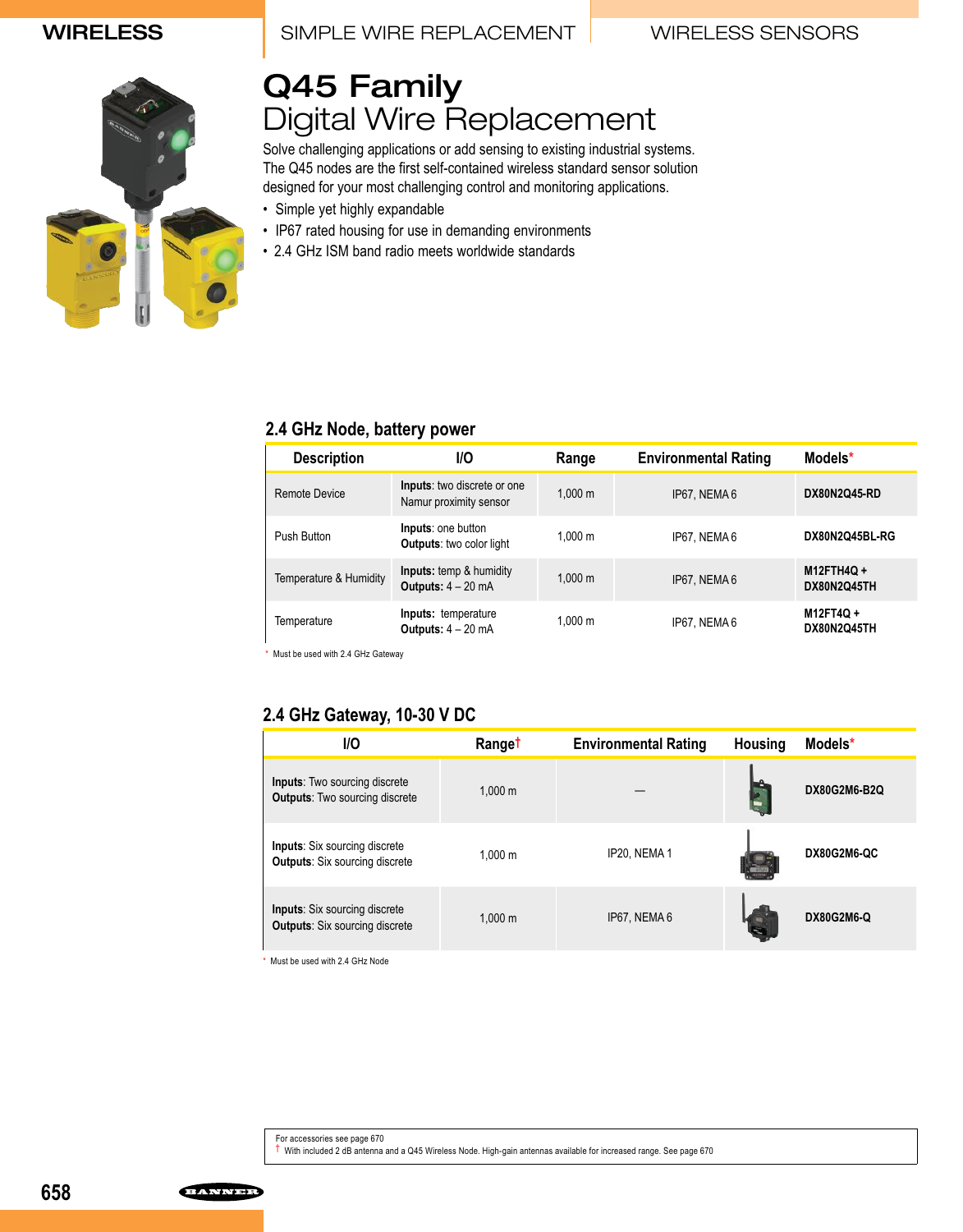### **Q45 Wireless Specifications**

| Range                       | 2.4 GHz: Up to 1,000 meters*<br>* With line of sight                                                                     |
|-----------------------------|--------------------------------------------------------------------------------------------------------------------------|
| <b>Transmit Power</b>       | 2.4 GHz: 65 mW EIRP                                                                                                      |
| Network Size                | 1 Gateway and 1 Node, pre-mapped from factory<br>Other advanced options available. Contact factory for more information. |
| Power                       | Two lithium AA batteries                                                                                                 |
| <b>Environmental Rating</b> | IEC IP67; NEMA 6                                                                                                         |

See Bannerengineering.com for more detailed specifications.

### **PB2 Specifications**

**See PB2 spec for more information page 653**

See Bannerengineering.com for more detailed specifications.

### **-Q Gateway for Q45 Specifications**

| Power                       | 10 to 30 V dc (For European applications: 12 to 24 V dc, $+/-10\%$ )                                                     |
|-----------------------------|--------------------------------------------------------------------------------------------------------------------------|
| Range                       | 2.4 GHz: Up to 1,000 m                                                                                                   |
| <b>Transmit Power</b>       | 2.4 GHz: 65 mW conducted, less than or equal to 20 dBm (100mW) EIRP                                                      |
| Network Size                | 1 Gateway and 1 Node, pre-mapped from factory<br>Other advanced options available. Contact factory for more information. |
| <b>VO</b>                   | <b>Discrete</b>                                                                                                          |
| <b>Environmental Rating</b> | IEC IP67: NEMA 6                                                                                                         |

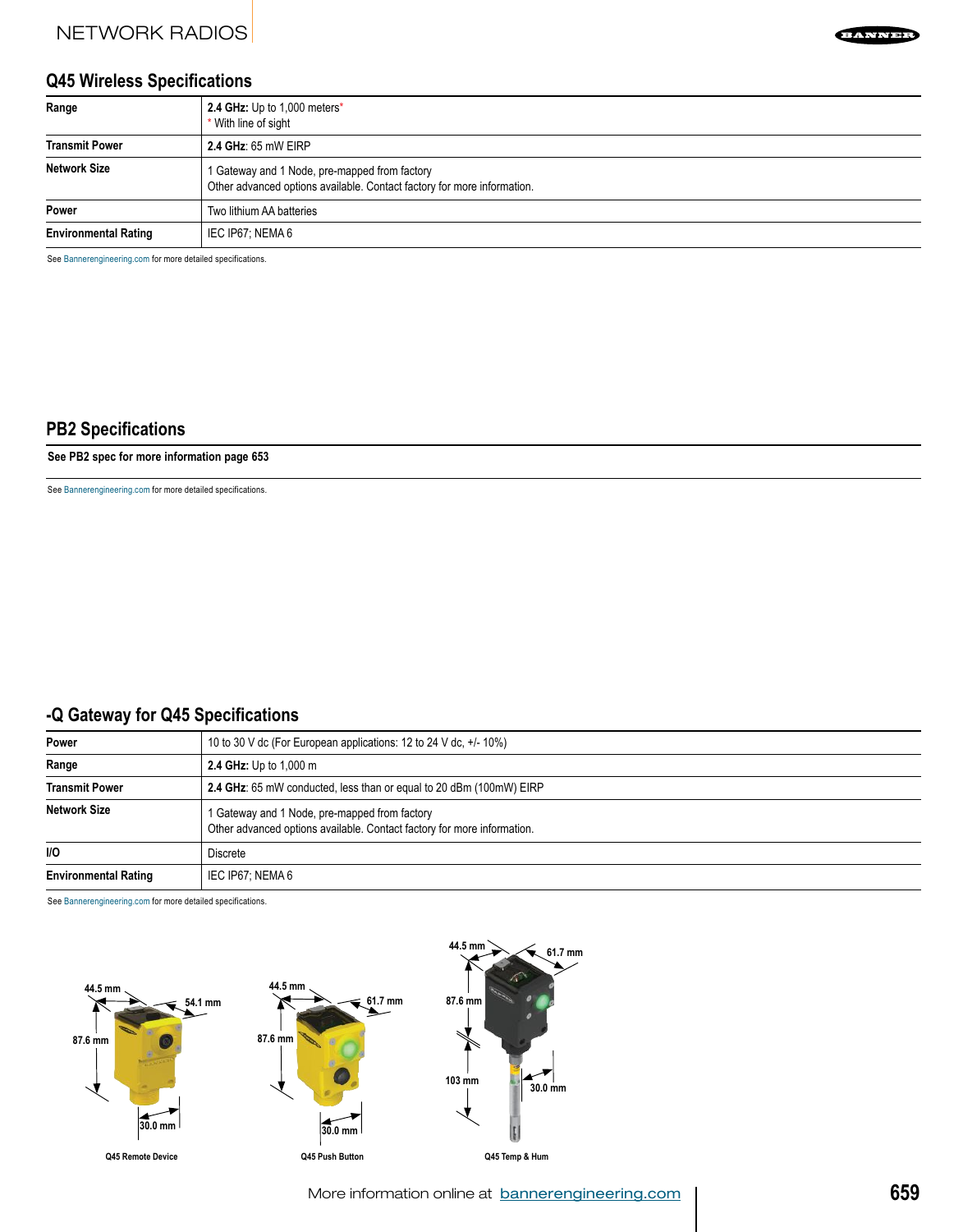# Temp and Humidity Solutions 1-wire Serial interface

This temperature and humidity solution provides reliable environmental measurements without the need for costly wiring runs to the monitoring points. The internal lithium D-cell battery provides up to 5 years of life, and can be easily replaced.

- Achieves humidity accuracy of  $\pm 2\%$  relative humidity and temperature accuracy of  $\pm 0.3^{\circ}$ C.
- Temperature and relative humidity sensing elements housed in a robust stainless steel probe
- Traceable to NIST standards
- Available in 900 MHz and 2.4 GHz

### **Sensors with a serial interface**

| <b>Description</b>                                           | Models*        |
|--------------------------------------------------------------|----------------|
| Temperature sensor with 1-wire serial interface              | <b>M12FT4Q</b> |
| Temperature and humidity sensor with 1-wire serial interface | M12FTH4Q       |

Must be used with 2.4 GHz Gateway

### **Radios with a serial interface**

| <b>Description</b>             | <b>Frequency</b> | <b>Housing</b>   | Models*             |
|--------------------------------|------------------|------------------|---------------------|
| 1-wire serial Performance Node | 900 MHz (1 W)    | IP <sub>67</sub> | DX80N9X1S-P6        |
| 1-wire serial Performance Node | 2.4 GHz (65 mW)  | IP <sub>67</sub> | <b>DX80N2X1S-P6</b> |
| 1-wire Modbus MultiHop Slave   | 900 MHz (1 W)    | IP <sub>67</sub> | DX80DR9M-H6         |
| 1-wire Modbus MultiHop Slave   | 2.4 GHz (65 mW)  | IP <sub>67</sub> | DX80DR2M-H6         |

\* Must be used with 2.4 GHz Gateway

For accessories see page 670. † Line of sight with included 2 dB antenna. High-gain antennas available for increased range. See page 670.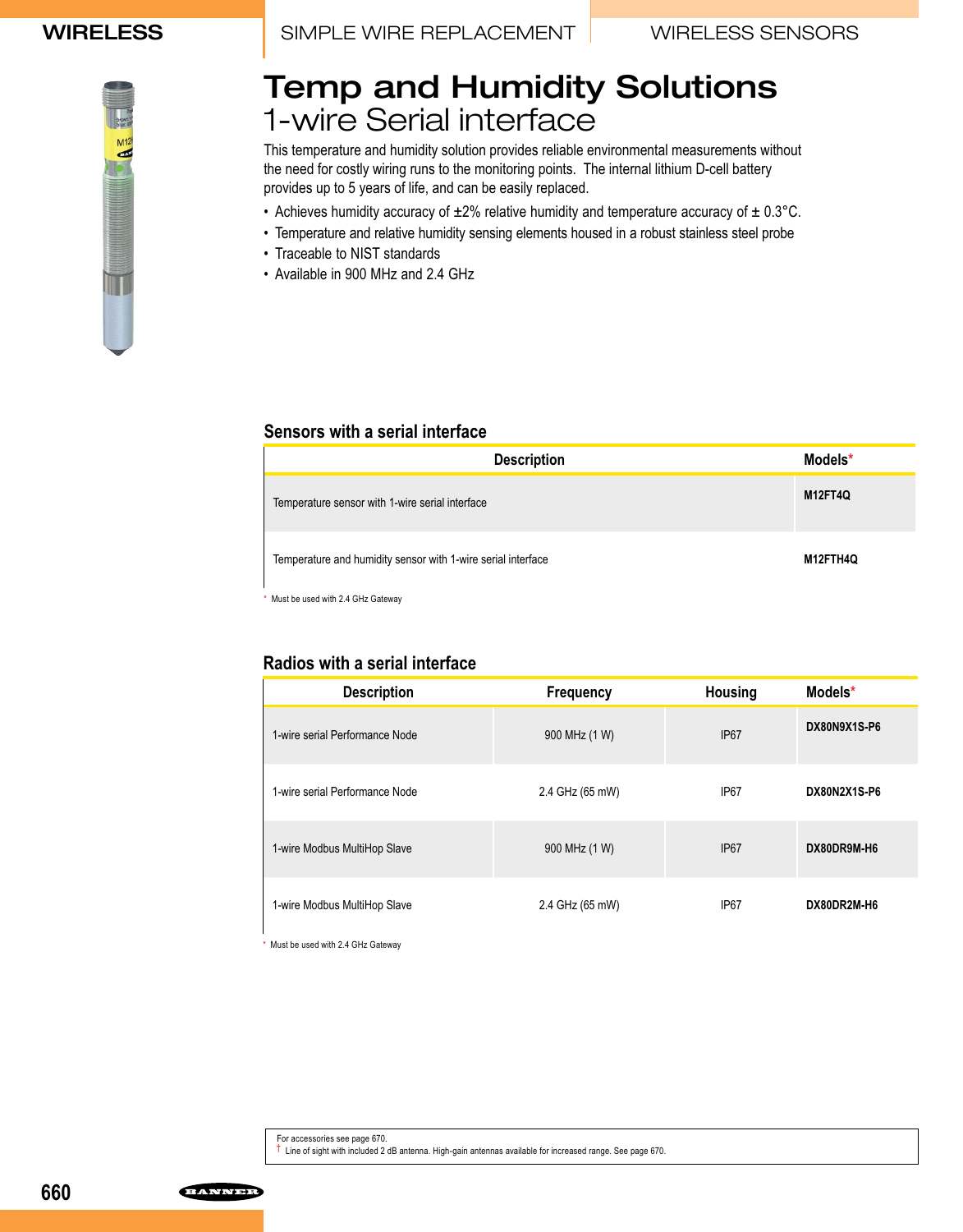

## **M12 Wireless 1-wire Serial interface Specifications**

| Supply voltage              | 3.6 to 5.5 V dc                                                                                                                |
|-----------------------------|--------------------------------------------------------------------------------------------------------------------------------|
| Current                     | Default sensing: 28 µAmps<br>Disabled sensing: 15 µAmps<br>Active comms: 4.7 mA                                                |
| <b>Mounting threads</b>     | M <sub>12</sub> x 1                                                                                                            |
| <b>Temperature</b>          | Measuring range: -40 °C to +85 °C (-40 °F to +185 °F)<br>Resolution: 0.1 °C<br>Accuracy: $\pm 0.3$ °C at 25 °C                 |
| Humidity*                   | Measuring range: 0 to 100% relative humidity<br>Resolution: 0.1% relative humidity<br>Accuracy: ±2% relative humidity at 25 °C |
| <b>Environmental Rating</b> | IEC IP67, NEMA 6                                                                                                               |
| Operating temperature**     | -40 °C to +85 °C (-40 °F to +185 °F)                                                                                           |
| Shock & vibration           | IEC 68-2-6 and IEC 68-2-27<br>Shock: 30g, 11 millisecond half sine wave, 18 shocks<br>Vibration: 0.5 mm p-p, 10 to 60 Hz       |

\*M12FTH4Q only

\*\*Operating the devices at the maximum operating conditions for extended periods can shorten the life of the device.

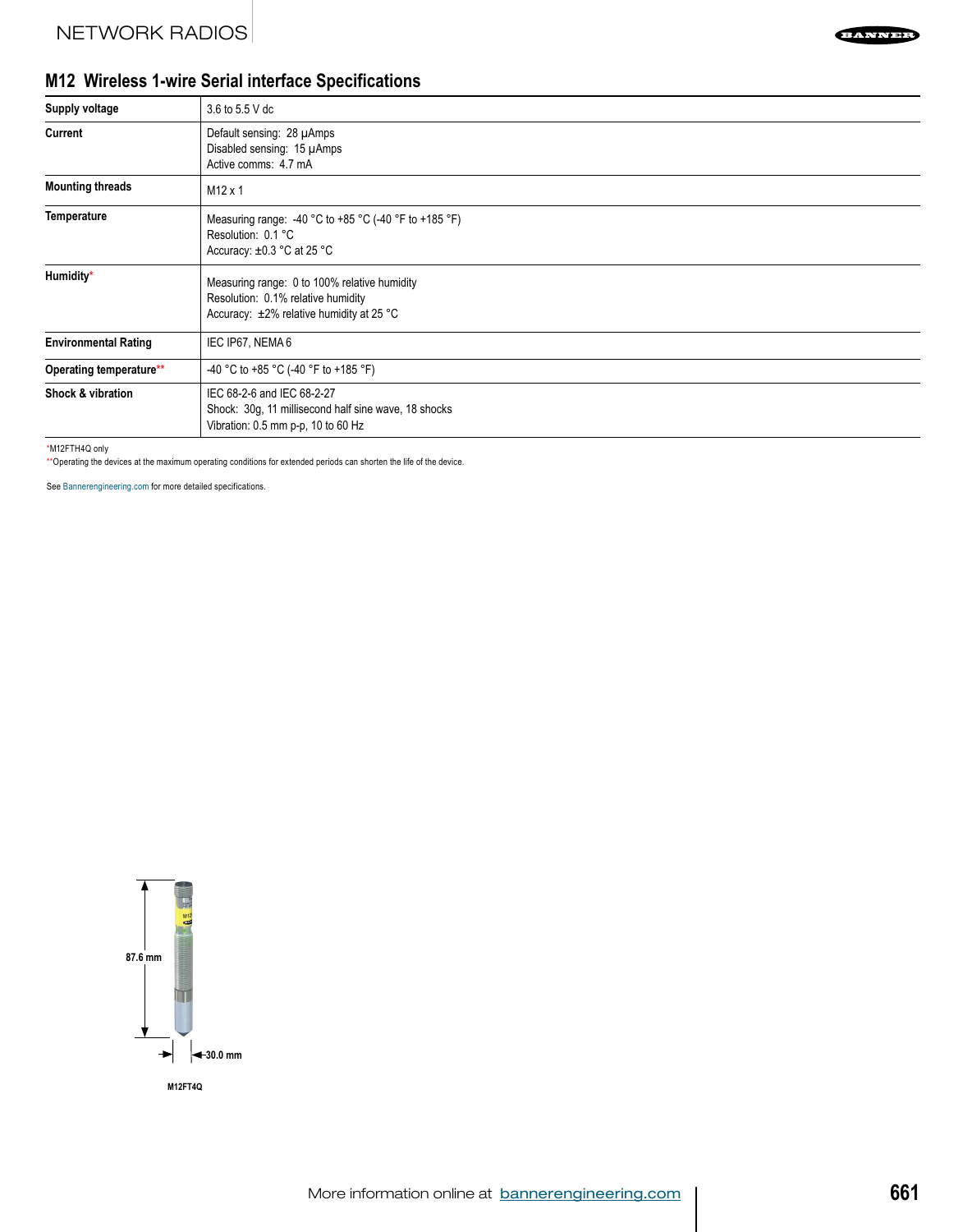# Temp and Humidity Solutions Modbus RTU, RS-485 interface

This temperature and humidity solution works in a variety of environments to wirelessly provide temperature and humidity measurements via Modbus RTU, RS-485.

- Achieves humidity accuracy of ±2% relative humidity and temperature accuracy of ± 0.3°C
- Manufactured with a robust metal housing
- Traceable to NIST standards
- Functions as a Modbus slave device via RS-485

### **Sensors with a Modbus RTU, RS-485 interface**

| <b>Description</b>                                                | Models*  |
|-------------------------------------------------------------------|----------|
| Temperature sensor with Modbus RTU, RS-485 interface              | M12FT3Q  |
| Temperature and humidity sensor with Modbus RTU, RS-485 interface | M12FTH3Q |

\* Must be used with 2.4 GHz Gateway

### **Radios with a Modbus RTU, RS-485 interface**

| <b>Description</b>                                                                                | <b>Frequency</b> | <b>Housing</b>   | Models*      |
|---------------------------------------------------------------------------------------------------|------------------|------------------|--------------|
|                                                                                                   | 900 MHz (1 W)    | IP <sub>67</sub> | DX80DR9M-H1  |
| <b>Inputs:</b> Four discrete, two $0 - 20$ mA analog.<br>one thermistor, one counter              | 2.4 GHz (65 mW)  | <b>IP65</b>      | DX80DR2M-H1  |
| <b>Outputs: Two NMOS discrete</b><br><b>Switch Power Outputs: Two</b><br>Serial interface: RS-485 | 900 MHz (1 W)    | IP <sub>67</sub> | DX80DR9M-H1E |
|                                                                                                   | 2.4 GHz (65 mW)  | IP <sub>65</sub> | DX80DR2M-H1E |
| Inputs: Four discrete, two 0-20 mA analog                                                         | 900 MHz (1 W)    | IP <sub>67</sub> | DX80DR9M-H2  |
| <b>Outputs:</b> Four sourcing discrete, two 0-20 mA analog<br>Serial interface: RS-485            | 2.4 GHz (65 mW)  | IP <sub>67</sub> | DX80DR2M-H2  |
| <b>Inputs:</b> Two NPN discrete, two 0-20 mA analog                                               | 900 MHz (1 W)    | Board module     | DX80DR9M-HB1 |
| <b>Outputs: Two NMOS discrete</b><br><b>Switch Power Outputs: Two</b>                             | 2.4 GHz (65 mW)  | Board module     | DX80DR2M-HB1 |
| Inputs: Two PNP discrete, two 0-20 mA analog                                                      | 900 MHz (1 W)    | Board module     | DX80DR9M-HB2 |
| <b>Outputs:</b> Two PNP discrete, two 0-20 mA analog                                              | 2.4 GHz (65 mW)  | Board module     | DX80DR2M-HB2 |
|                                                                                                   | 900 MHz (1 W)    | IP67             | DX80SR9M-H   |
| Serial interface: RS-232, RS-485                                                                  | 2.4 GHz (65 mW)  | IP67             | DX80SR2M-H   |

\* Must be used with 2.4 GHz Gateway

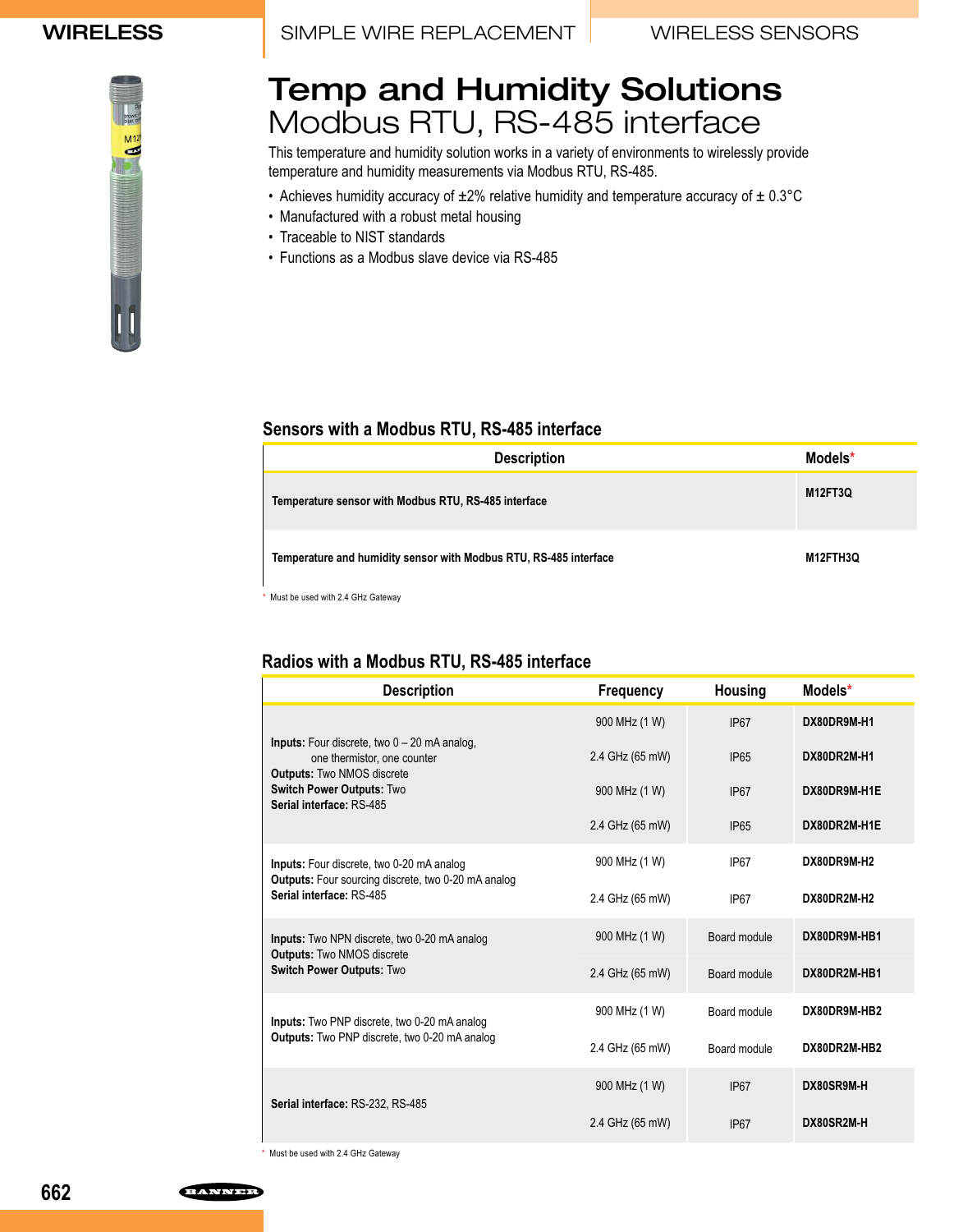

## **M12 Wireless Modbus Specifications**

| Supply voltage              | 12 to 24 V dc OR 3.6 to 5.5 V dc low power option                                                                                    |
|-----------------------------|--------------------------------------------------------------------------------------------------------------------------------------|
| Current                     | Default sensing: 45 µAmps<br>Disabled sensing: 32 µAmps<br>Active comms: 4 mA                                                        |
| <b>Mounting threads</b>     | M <sub>12</sub> x 1                                                                                                                  |
| <b>Temperature</b>          | Measuring range: -40 °C to +85 °C (-40 °F to +185 °F)<br>Resolution: 0.1 °C<br>Accuracy: $\pm 0.3$ °C at 25 °C                       |
| Humidity*                   | Measuring range: 0 to 100% relative humidity<br>Resolution: 0.1% relative humidity<br>Accuracy: $\pm 2\%$ relative humidity at 25 °C |
| <b>Environmental rating</b> | IEC IP67; NEMA 6                                                                                                                     |
| Operating temperature**     | -40 °C to +85 °C (-40 °F to +185 °F)                                                                                                 |
| Shock & vibration           | IEC 68-2-6 and IEC 68-2-27<br>Shock: 30g, 11 millisecond half sine wave, 18 shocks<br>Vibration: 0.5 mm p-p, 10 to 60 Hz             |

\*M12FTH3Q only

\*\*Operating the devices at the maximum operating conditions for extended periods can shorten the life of the device.

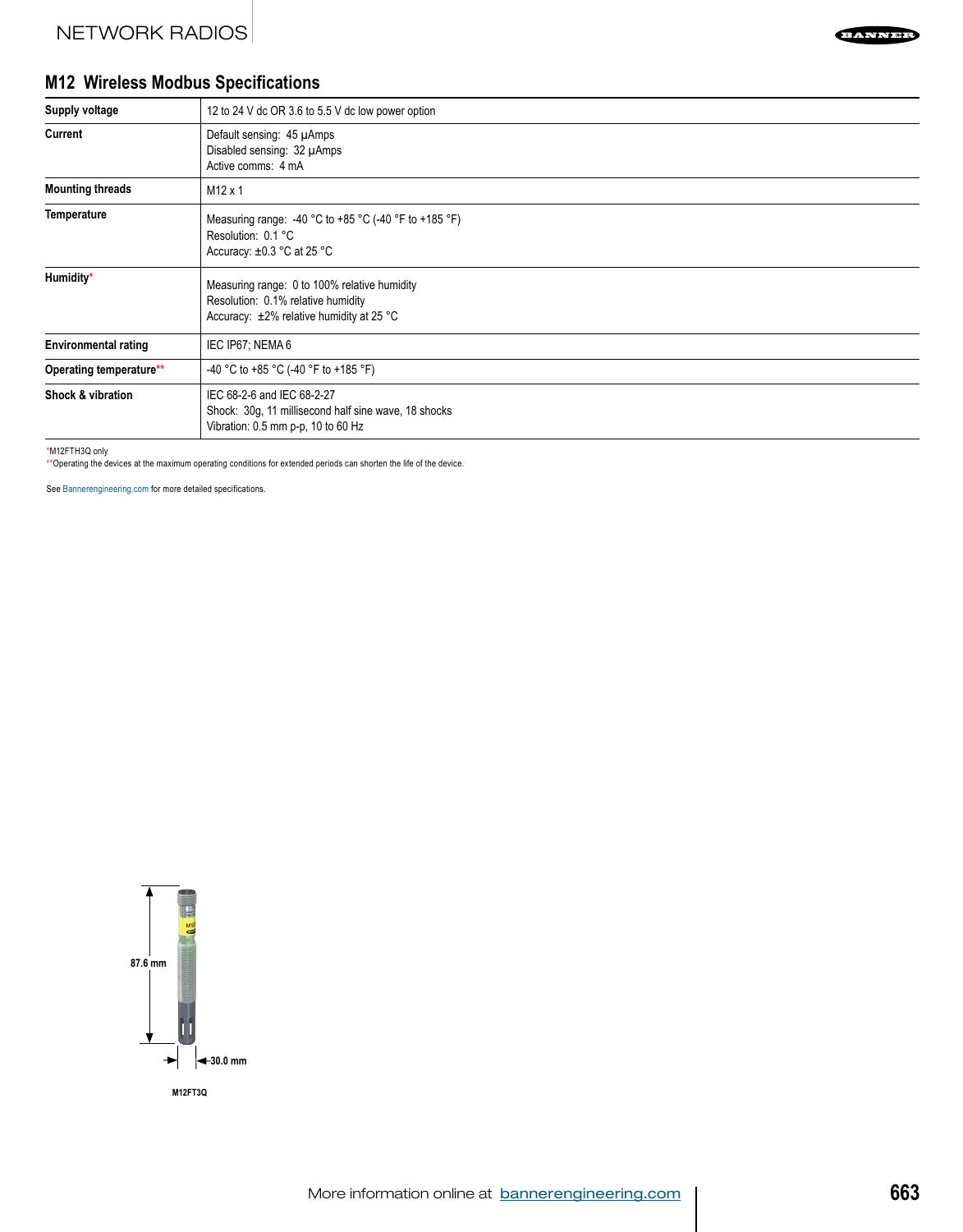WIRELESS **I** SIMPLE WIRE REPLACEMENT WIRELESS SENSORS



# DX80 Performance Series Gateways, Boards, Nodes, 10-30V DC

Create point to multi point networks that distribute I/O over large areas. Input and output types include discrete (dry contact, PNP/NPN), analog (0 to 10 V dc, 0 to 20 mA), temperature (thermocouple and RTD), and pulse counter.

- Enhanced gateways and nodes offer increased range in the 900 MHz frequency band
- High density I/O capacity provides up to 12 discrete inputs or outputs or a mix of discrete and analog I/O
- Universal analog inputs allow current or voltage to be selected in the field

#### **DX80 Performance Gateways, 10-30 V DC**

| 1/O                                                                         | Frequency           | <b>Housing</b>   | Models*             |
|-----------------------------------------------------------------------------|---------------------|------------------|---------------------|
| N/A                                                                         | 900 MHz             | Low Profile      | DX80G9M2S-P         |
|                                                                             | $2.4$ GHz           |                  | DX80G2M2S-P         |
| <b>Inputs:</b> Four selectable discrete, two 0-20 mA or<br>0-10 V analog    | 900 MH <sub>z</sub> | IP <sub>67</sub> | DX80G9M6S-P2        |
| <b>Outputs:</b> Four sourcing discrete, two 0-20mA analog                   | 2.4 GHz             |                  | <b>DX80G2M6S-P2</b> |
| <b>Inputs/Outputs:</b> Up to 12 NPN inputs or up to 12                      | 900 MH <sub>z</sub> | IP67             | DX80G9M2S-P7        |
| NMOS outputs, or a mix of inputs<br>and outputs not exceeding 12 I/O points | $2.4$ GHz           |                  | <b>DX80G2M2S-P7</b> |
| <b>Inputs/Outputs:</b> Up to 12 PNP inputs or up to 12                      | 900 MH <sub>z</sub> |                  | DX80G9M6S-P8        |
| PNP outputs, or a mix of inputs and<br>outputs not exceeding 12 I/O points  | 2.4 GHz             | IP67             | DX80G2M6S-P8        |

\* Must be used with 2.4 GHz Gateway

#### **DX80 Performance Gateways, board only models, 10-30 V DC**

|  | /O                                                                                                                    | <b>Frequency</b>    | Housing     | Models*              |
|--|-----------------------------------------------------------------------------------------------------------------------|---------------------|-------------|----------------------|
|  | <b>Inputs:</b> Two sourcing discrete, two 0-20 mA analog<br><b>Outputs:</b> Two sourcing discrete, two 0-20 mA analog | 900 MH <sub>z</sub> | Low Profile | DX80G9M6S-PB2        |
|  |                                                                                                                       | 2.4 GHz             |             | <b>DX80G2M6S-PB2</b> |

\* Must be used with 2.4 GHz Gateway

#### **DX80 Performance nodes, board only models, 10-30 V DC**

| l/O                                                                                                    | <b>Frequency</b>    | Housing | Models*              |
|--------------------------------------------------------------------------------------------------------|---------------------|---------|----------------------|
| Inputs: Two NPN discrete, two 0-20 mA analog<br><b>Outputs: Two NMOS discrete</b><br>Switch Power: Two | 900 MH <sub>z</sub> |         | <b>DX80N9X2S-PB1</b> |
|                                                                                                        | $2.4$ GHz           |         | <b>DX80N2X2S-PB1</b> |
| <b>Inputs:</b> Two PNP discrete, two 0-20 mA analog<br>Outputs: Two PNP discrete, two 0-20 mA analog   | 900 MH <sub>7</sub> |         | DX80N9X6S-PB2        |
|                                                                                                        | $2.4$ GHz           |         | DX80N2X6S-PB2        |

\* Must be used with 2.4 GHz Gateway

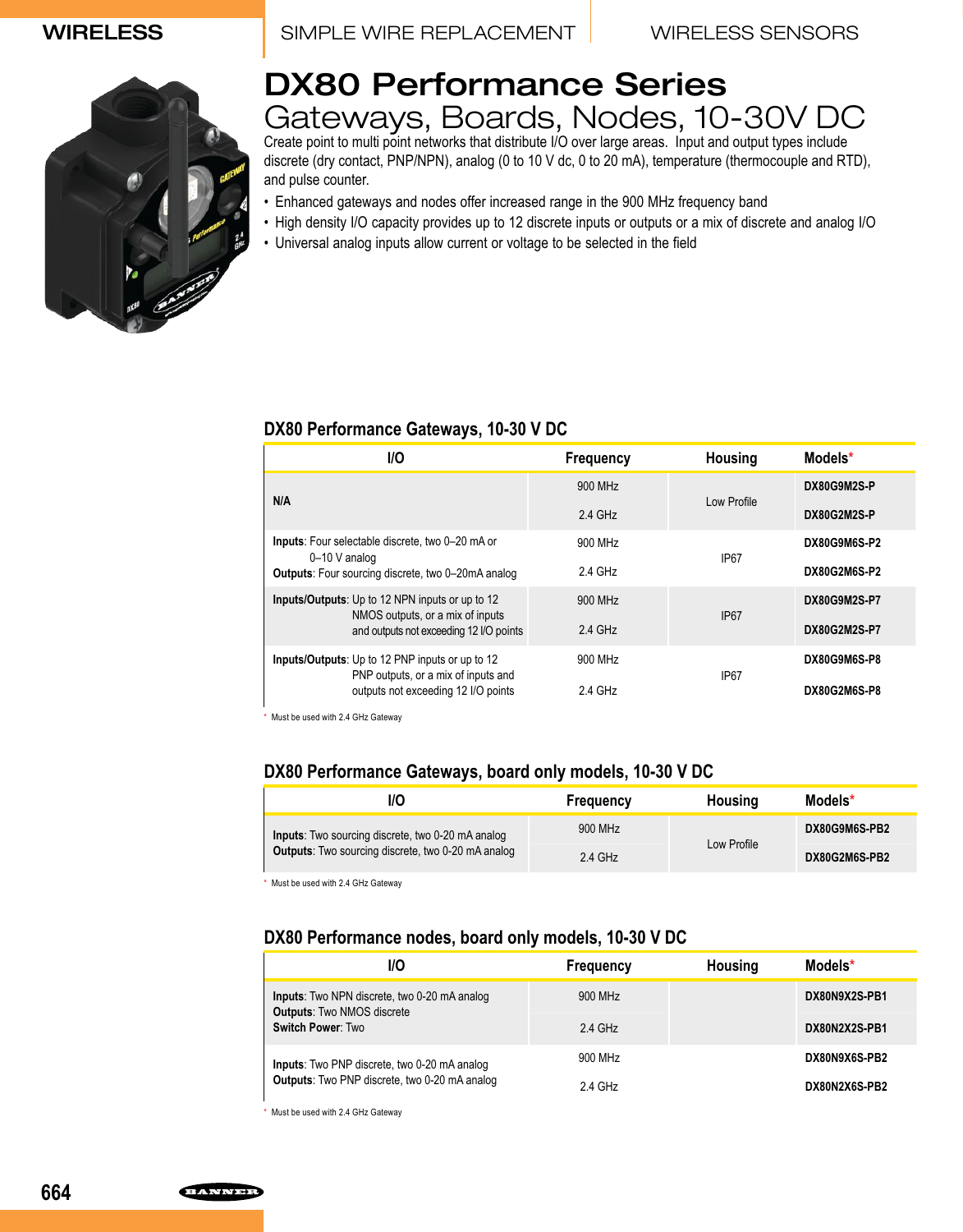

### **DX80 Performance nodes, 10-30 V DC**

| <b>I/O</b>                                                                                                                                  | <b>Frequency</b> | Models*             |
|---------------------------------------------------------------------------------------------------------------------------------------------|------------------|---------------------|
| <b>Discrete Mode</b><br><b>Inputs:</b> Two selectable discrete and two thermistor<br><b>Outputs: Two NMOS discrete</b><br>Switch Power: Two |                  | DX80N9X2S-P1        |
|                                                                                                                                             |                  | DX80N2X2S-P1        |
| <b>Analog Mode</b><br><b>Inputs:</b> Two selectable discrete, two analog (0-20 mA or 0-10 V), and two thermistor                            | 900 MHz          | DX80N9X1S-P1E       |
| <b>Outputs: Two NMOS discrete</b><br>Switch Power: One                                                                                      | 2.4 GHz          | DX80N2X1S-P1E       |
| Inputs: Four selectable discrete, two 0-20 mA or 0-10 V (universal) analog                                                                  | 900 MHz          | <b>DX80N9X6S-P2</b> |
| <b>Outputs:</b> Four PNP discrete, two 0-20mA analog                                                                                        | 2.4 GHz          | DX80N2X6S-P2        |
|                                                                                                                                             | 900 MHz          | <b>DX80N9X2S-P3</b> |
| Inputs: Two selectable discrete, four thermocouple, one thermistor for CJC                                                                  | 2.4 GHz          | DX80N2X2S-P3        |
| <b>Outputs: One NMOS discrete</b>                                                                                                           | 900 MHz          | DX80N9X1S-P3E       |
|                                                                                                                                             | 2.4 GHz          | DX80N2X1S-P3E       |
|                                                                                                                                             | 900 MHz          | DX80N9X2S-P4        |
| <b>Inputs: Four 3-wire RTDs</b>                                                                                                             | 2.4 GHz          | DX80N9X1S-P4E       |
| Inputs: Two NPN discrete, four selectable analog (0-20 mA or 0-10 V)<br><b>Outputs: Two NMOS discrete</b>                                   | 900 MHz          | DX80N9X2S-P5        |
| <b>Switch Power: Two</b>                                                                                                                    | 2.4 GHz          | <b>DX80N2X2S-P5</b> |
| <b>Inputs:</b> 1-Wire serial interface for one serial sensing device                                                                        | 900 MHz          | DX80N9X1S-P6        |
|                                                                                                                                             | 2.4 GHz          | DX80N2X1S-P6        |
|                                                                                                                                             | 900 MHz          | DX80N9X2S-P7        |
| Inputs/Outputs: Up to 12 NPN inputs or up to 12 NMOS outputs, or a mix of inputs and outputs not exceeding 12 I/O points                    |                  | <b>DX80N2X2S-P7</b> |
|                                                                                                                                             |                  | DX80N9X6S-P8        |
| Inputs/Outputs: Up to 12 PNP inputs or up to 12 PNP outputs, or a mix of inputs and outputs not exceeding 12 I/O points                     | 2.4 GHz          | DX80N2X6S-P8        |
| Inputs: Two selectable discrete                                                                                                             | 900 MHz          | DX80N9X2S-DCLATCHE  |
| <b>Outputs for DC Latch: DC Latch</b>                                                                                                       | 2.4 GHz          | DX80N2X2S-DCLATCHE  |
| $\cdots$ $\cdots$ $\cdots$ $\cdots$                                                                                                         |                  |                     |

Must be used with 2.4 GHz Gateway 10 to 30 V dc, solar, or battery power sources



### **DX80 Performance Series Specifications**

| Range                       | 900 MHz: Up to 40 miles*<br>* Line of sight with 15 dBi antenna   |
|-----------------------------|-------------------------------------------------------------------|
| <b>Output Power</b>         | +21 dBm (4 Watts EIRP used with 15 dBi antenna)                   |
| <b>Power Consumption</b>    | Transmit: 1.7 Watts Receive: 0.8 Watts                            |
| Power                       | 10 to 30 V dc (For European applications: 12 to 24 V dc, +/- 10%) |
| <b>Environmental Rating</b> | IEC IP55, NEMA 4X                                                 |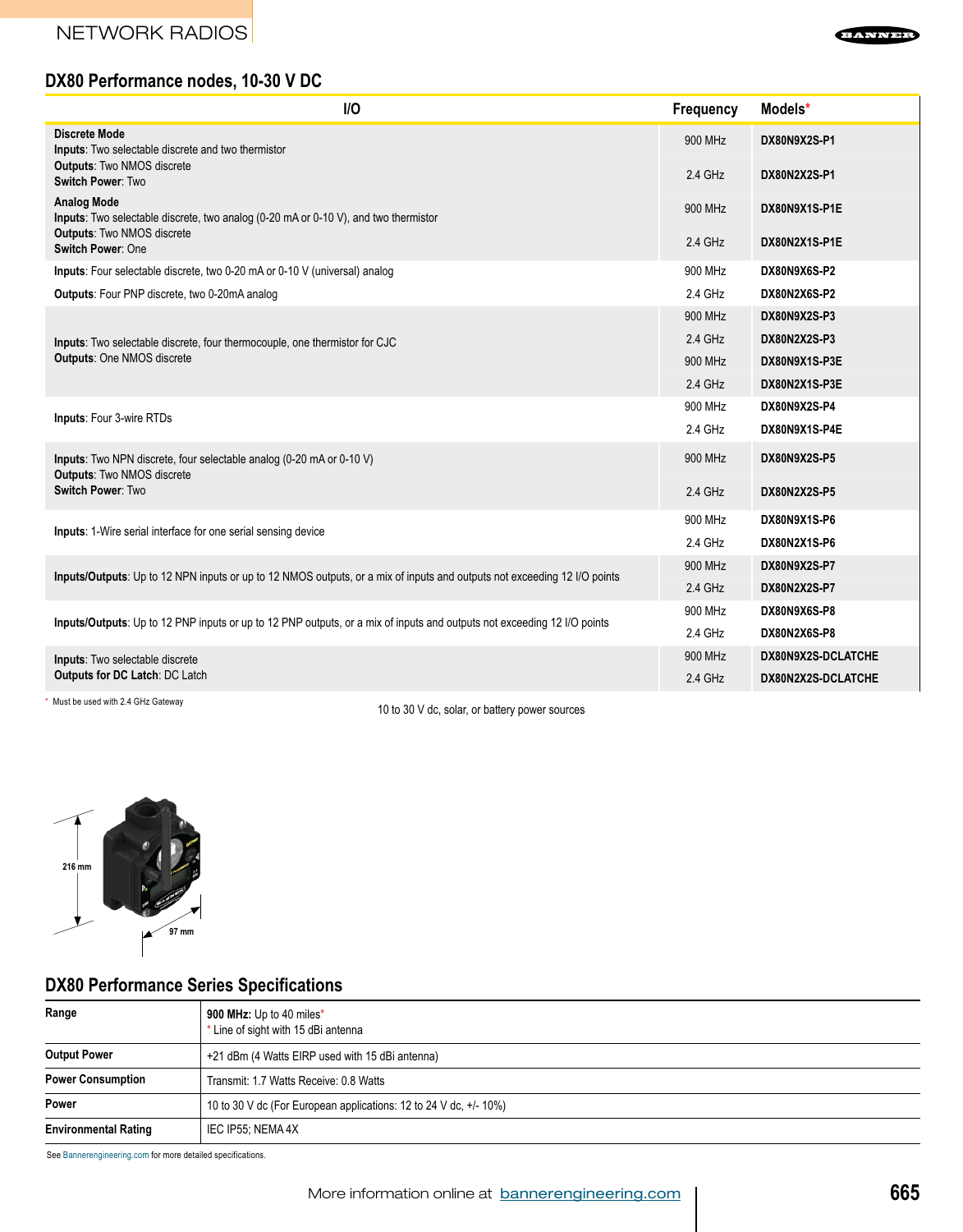### WIRELESS **I** SIMPLE WIRE REPLACEMENT WIRELESS SENSORS

# Mulithop Modbus Modbus Radios and Boards with I/O

MultiHop Modbus data radios extend the range of Modbus or other Serial communication networks. Each radio may be set to act as either a master, repeater or slave. Models are available with built in discrete and analog I/O, which can be accessed using the Modbus protocol.

- Self-healing, auto routing RF network with multiple hops extends the network's range
- Flexible: dip switch selectable to be a master, repeater or slave
- User selectable communication between RS-485 and RS-232

### **MultiHop Modbus radios with I/O**

| I/O                                                                                                                                      | Frequency | <b>Housing</b>   | Models*                  |
|------------------------------------------------------------------------------------------------------------------------------------------|-----------|------------------|--------------------------|
| Inputs: Four discrete, two 0-20 mA analog,                                                                                               | 900 MHz   | <b>IP67</b>      | DX80DR9M-H1              |
| one thermistor, one counter                                                                                                              |           | IP54             | DX80DR9M-H1E             |
| <b>Outputs: Two NMOS discrete</b><br>Switch Power: Two                                                                                   |           | IP <sub>67</sub> | DX80DR2M-H1              |
| Serial interface: RS-485                                                                                                                 | $2.4$ GHz | IP54             | DX80DR2M-H1E             |
| Inputs: Four discrete, two 0-20 mA analog                                                                                                | 900 MHz   | IP67             | DX80DR9M-H2              |
| Outputs: Four sourcing discrete, two 0-20 mA analog<br>Serial interface: RS-485                                                          | 2.4 GHz   | IP67             | DX80DR2M-H2              |
|                                                                                                                                          | 900 MHz   | IP <sub>67</sub> | DX80DR9M-H3              |
| Inputs: Two discrete, four thermocouple,<br>one thermistor (internal)                                                                    | $2.4$ GHz | IP54             | DX80DR9M-H3E             |
| <b>Outputs: Two NMOS discrete</b><br>Serial interface: RS-232                                                                            | 900 MHz   | IP <sub>67</sub> | DX80DR2M-H3              |
|                                                                                                                                          | 2.4 GHz   | IP54             | DX80DR2M-H3E             |
|                                                                                                                                          | 900 MHz   | IP67             | DX80DR9M-H4              |
| Inputs: Four 3-wire Pt100 RTD<br>Serial interface: RS-232                                                                                | $2.4$ GHz | <b>IP54</b>      | DX80DR9M-H4E             |
|                                                                                                                                          | 900 MHz   | IP67             | DX80DR2M-H4              |
|                                                                                                                                          | $2.4$ GHz | IP <sub>54</sub> | DX80DR2M-H4E             |
| Inputs: Four sinking discrete, four 0-20 mA analog<br><b>Outputs: Two NMOS discrete</b><br>Switch Power: Two<br>Serial Interface: RS-485 | 900 MHz   | IP <sub>67</sub> | DX80DR9M-H5              |
|                                                                                                                                          | $2.4$ GHz |                  | DX80DR2M-H5              |
| Inputs: 1-Wire serial interface for one 1-wire serial                                                                                    | 900 MHz   | IP <sub>67</sub> | DX80DR9M-H6              |
| sensing device                                                                                                                           | 2.4 GHz   |                  | DX80DR2M-H6              |
| Inputs: Two discrete, two 0-20 mA analog,  <br>one thermistor, one SDI-12 or counter<br><b>Outputs: Two NMOS discrete</b>                | 900 MHz   | IP <sub>67</sub> | DX80DR9M-H12             |
| Switch Power: Two<br>Serial interface: RS-485                                                                                            | 2.4 GHz   |                  | DX80DR2M-H12             |
| Inputs: Two sinking discrete                                                                                                             | 900 MHz   | IP <sub>54</sub> | DX80DR9M-DCLATCHE        |
| <b>Outputs</b> for DC Latch: DC Latch                                                                                                    | 2.4 GHz   |                  | <b>DX80DR2M-DCLATCHE</b> |

\* Must be used with 2.4 GHz Gateway

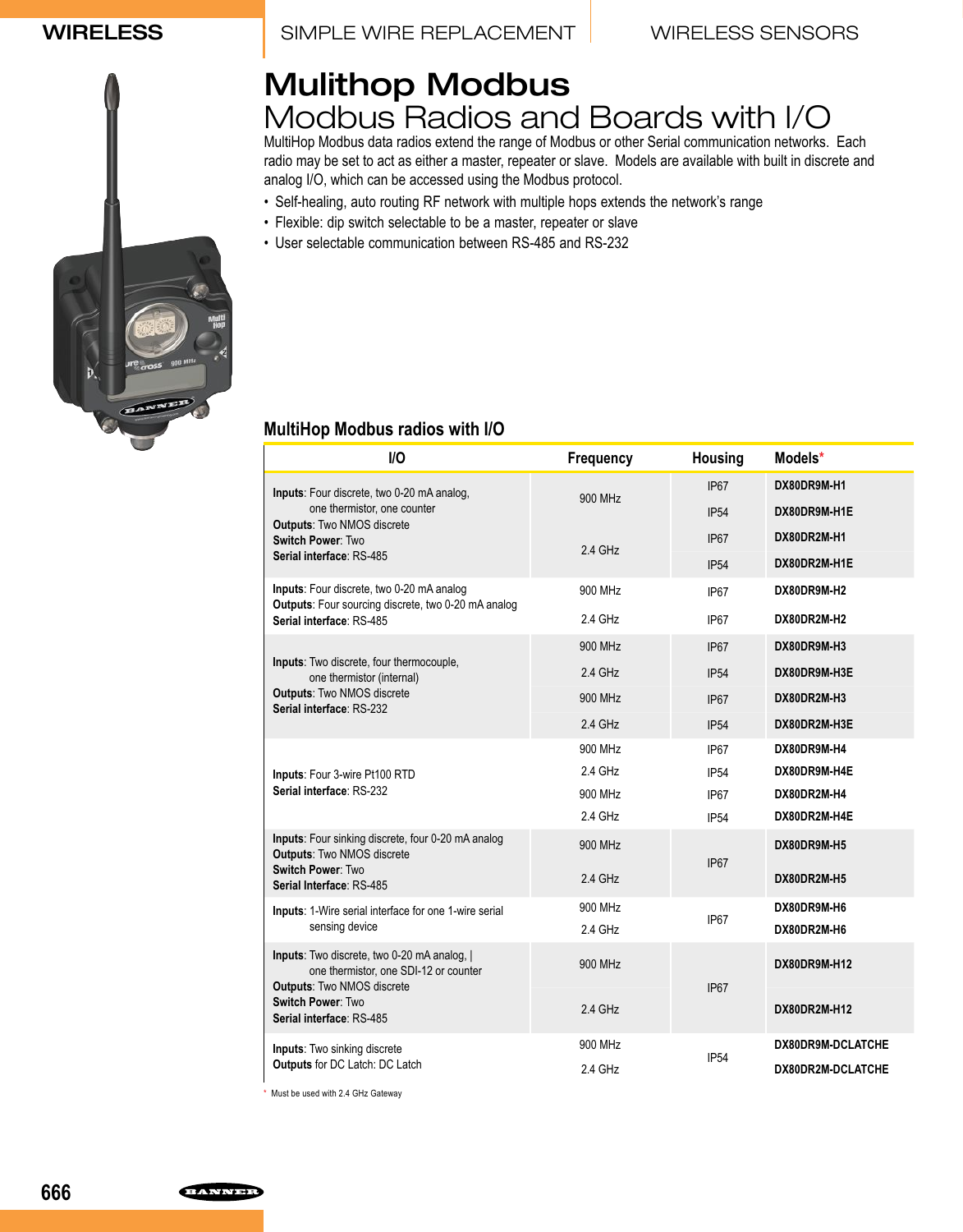## **Board level MultiHop Modbus Data Radios with I/O**

| 1/O                                                                                                                             | Frequency           | Models*      |
|---------------------------------------------------------------------------------------------------------------------------------|---------------------|--------------|
| <b>Inputs:</b> Two NPN discrete, two 0 to 20 mA analog<br><b>Outputs: Two NMOS discrete</b><br><b>Switch Power Outputs: Two</b> | 900 MH <sub>z</sub> | DX80DR9M-HB1 |
|                                                                                                                                 | 2.4 GHz             | DX80DR2M-HB1 |
| <b>Inputs:</b> Two PNP discrete, two 0 to 20 mA analog                                                                          | 900 MH <sub>7</sub> | DX80DR9M-HB2 |
| <b>Outputs:</b> Two PNP discrete, two 0 to 20 mA analog                                                                         | 2.4 GHz             | DX80DR2M-HB2 |

\* Must be used with 2.4 GHz Gateway



## **MultiHop Modbus Specifications**

| Range                                                                                    | 900 MHz: Up to 6 miles                                            |  |
|------------------------------------------------------------------------------------------|-------------------------------------------------------------------|--|
| Antenna<br>Ext. Reverse Polarity SMA, 50 Ohms Max Tightening Torque: 0.45 N m (4 in lbf) |                                                                   |  |
| <b>Transmit Power</b>                                                                    | 900 MHz: 30 dBm Conducted (up to 36 dBm EIRP)                     |  |
| Power                                                                                    | 10 to 30 V dc (For European applications: 12 to 24 V dc. +/- 10%) |  |
| <b>Environmental Rating</b>                                                              | M-Hx Models: IEC IP67: NEMA 6                                     |  |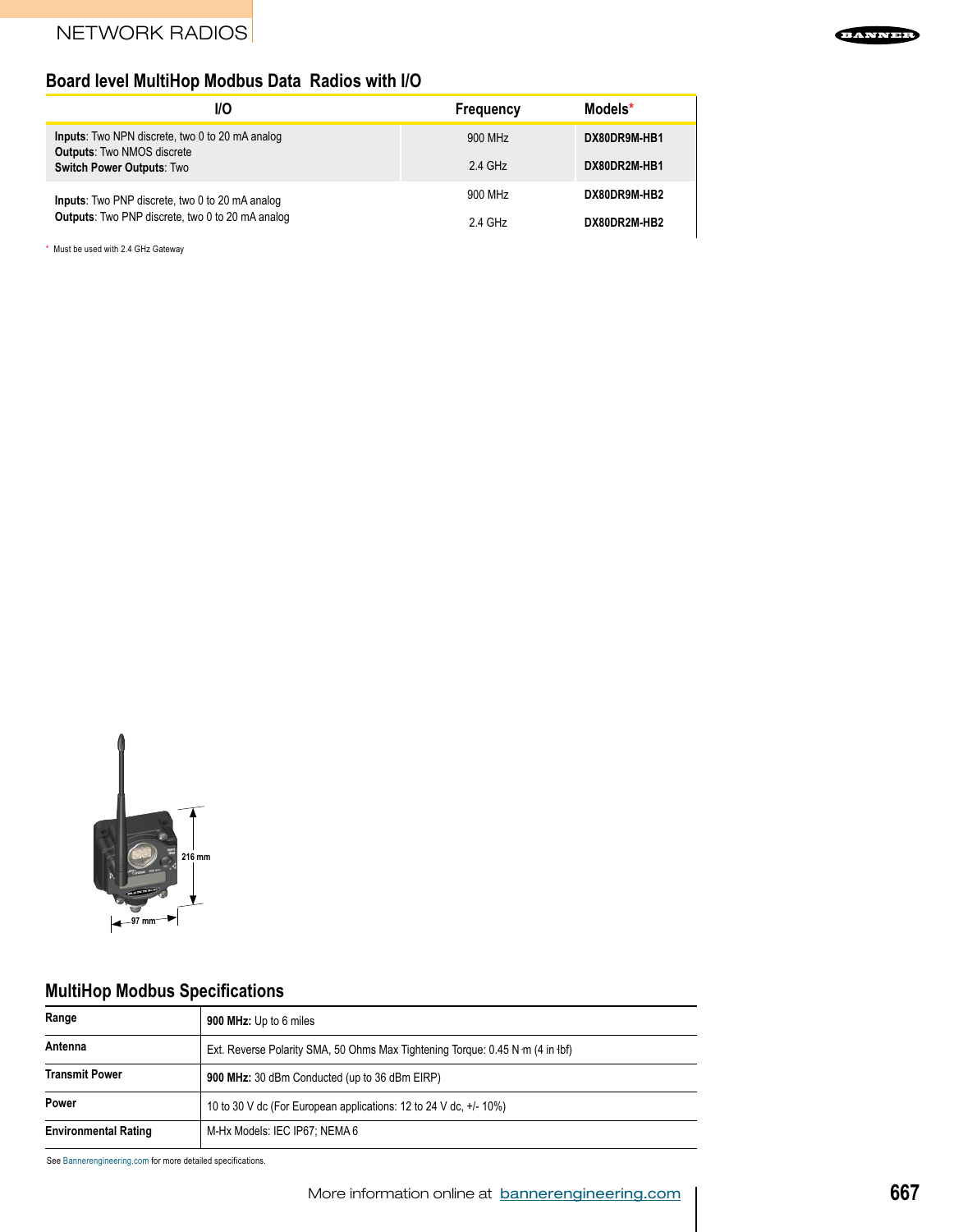

# **Intrinsically Safe Star I/O Network Nodes** SureCross® DX99

- Both 900 MHz 150 mW and 2.4 GHz 63 mW models are available
- Networks formed using DX80 Preformance Gateways installed beyond the hazardous area and one or more Nodes operating in the same frequency band
- The DX99 is a state-of-the-art combination of wireless communication, battery technology and intrinsically safe electronics
- All models are certified for operation in Class I, Division 1 and ATEX Zone 0 locations

| I/O                                                                                                                                 | <b>Frequency</b> | <b>Boost Power</b> | Models*            |
|-------------------------------------------------------------------------------------------------------------------------------------|------------------|--------------------|--------------------|
| Discrete: Two inputs                                                                                                                |                  | 10V                | DX99N9X1S2N0M2X0D1 |
| Analog: Two inputs (0-20 mA)                                                                                                        | 900 MHz          | 18 V               | DX99N9X1S2N0M2X0D2 |
| Discrete: Two inputs                                                                                                                |                  | 10V                | DX99N9X1S2N0V2X0D1 |
| Analog: Two inputs (0-10 V)                                                                                                         |                  | 18 V               | DX99N9X1S2N0V2X0D2 |
| Discrete: Two inputs                                                                                                                |                  | 10V                | DX99N2X1S2N0M2X0D1 |
| Analog: Two inputs (0-20 mA)                                                                                                        | 2.4 GHz          | 18 V               | DX99N2X1S2N0M2X0D2 |
| Discrete: Two inputs                                                                                                                |                  | 10 <sub>V</sub>    | DX99N2X1S2N0V2X0D1 |
| Analog: Two inputs (0-10 V)                                                                                                         |                  | 18 V               | DX99N2X1S2N0V2X0D2 |
| Thermocouple: Three inputs, one thermistor input                                                                                    | 900 MHz          | n/a                | DX99N9X1S2N0T4X0D0 |
| Discrete: Two (NPN) inputs                                                                                                          | $2.4$ GHz        |                    | DX99N2X1S2N0T4X0D0 |
| RTD: Four inputs<br><b>Bridge: Two inputs</b>                                                                                       | 900 MHz          | n/a                | DX99N9X1S0N0R4X0D0 |
|                                                                                                                                     | 2.4 GHz          |                    | DX99N2X1S0N0R4X0D0 |
|                                                                                                                                     | 900 MHz          | n/a                | DX99N9X1S2N0B2X0D0 |
| Discrete: Two inputs                                                                                                                | $2.4$ GHz        |                    | DX99N2X1S2N0B2X0D0 |
| Inputs (Modbus Mode): One RS-485                                                                                                    | 900 MHz          | 13V                | DX99N9X1S1S0V2X0D4 |
| Inputs (Voltage Mode): Two analog, one discrete                                                                                     | 2.4 GHz          |                    | DX99N2X1S1S0V2X0D4 |
| Inputs: One analog input with a 29 second warm-up<br>time; one sinking discrete<br>Additional Input Configurations: One 3-wire 100- | 900 MHz          | <b>19V</b>         | DX99N9X1S1N0M3X0D5 |
| Ohm Platinum RTD, one sinking discrete, and two<br>analog $(0-20 \text{ mA})$                                                       | $2.4$ GHz        |                    | DX99N2X1S1N0M3X0D5 |

### **DX99 Nodes, FlexPower™—Class I, Div 1 and Zone 0 (Metal Housing)**

\* Must be used with 2.4 GHz Gateway

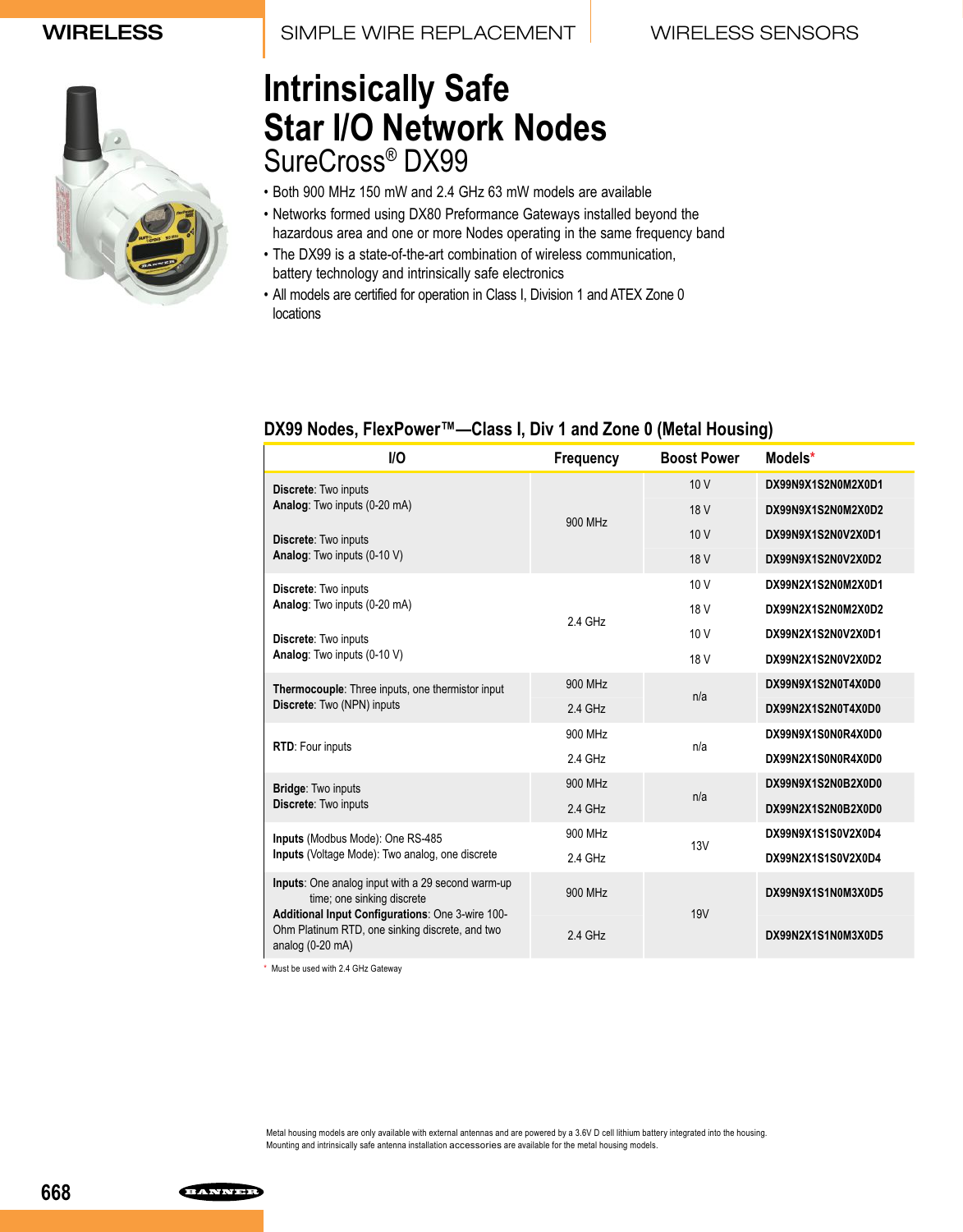

## **SureCross® DX99 Specifications**

| Range                         | 900 MHz: Up to 4.8 kilometers (3 miles)<br>2.4 GHz: Up to 3.2 kilometers (2 miles)                                                      |  |                                                                                                            |
|-------------------------------|-----------------------------------------------------------------------------------------------------------------------------------------|--|------------------------------------------------------------------------------------------------------------|
| <b>Transmit Power</b>         | 900 MHz: 150 mW (21 dBm Conducted)<br>2.4 GHz: 65 mW (18 dBm Conducted)                                                                 |  |                                                                                                            |
| <b>Network Size</b>           |                                                                                                                                         |  | One Gateway and up to 47 remotely located Nodes (SureCross Performance or SureCross DX80 Gateway required) |
| <b>I/O</b>                    | Discrete, Analog, Temperature, Bridge                                                                                                   |  |                                                                                                            |
| <b>Gateway Communications</b> | SureCross Performance or SureCross DX80 Gateway required                                                                                |  |                                                                                                            |
| Power                         | 3.6V low power option from an internal battery                                                                                          |  |                                                                                                            |
| <b>Power Consumption</b>      | <b>Application Dependent</b>                                                                                                            |  |                                                                                                            |
| <b>Environmental Rating</b>   | IEC IP68                                                                                                                                |  |                                                                                                            |
| <b>Certifications</b>         | DX99, Intrinsically Safe, Metal Housing                                                                                                 |  |                                                                                                            |
|                               | Class I, Division 1, Groups A, B, C, D;<br>Class II, Division 1, Groups E, F, G;<br>Class III, Division 1<br>Ex ia IIC T4 AEx ia IIC T4 |  | Certificate 2008243(LR 41887)                                                                              |
|                               | LCIE/ATEX Zone 0 (Group IIC) and<br>Zone 20 (Group II)<br>II 1 GD Ex ia IIC T4<br>Ex iaD 20 IP68 T82°C                                  |  | Certificate LCIE 08 ATEX 6098X                                                                             |

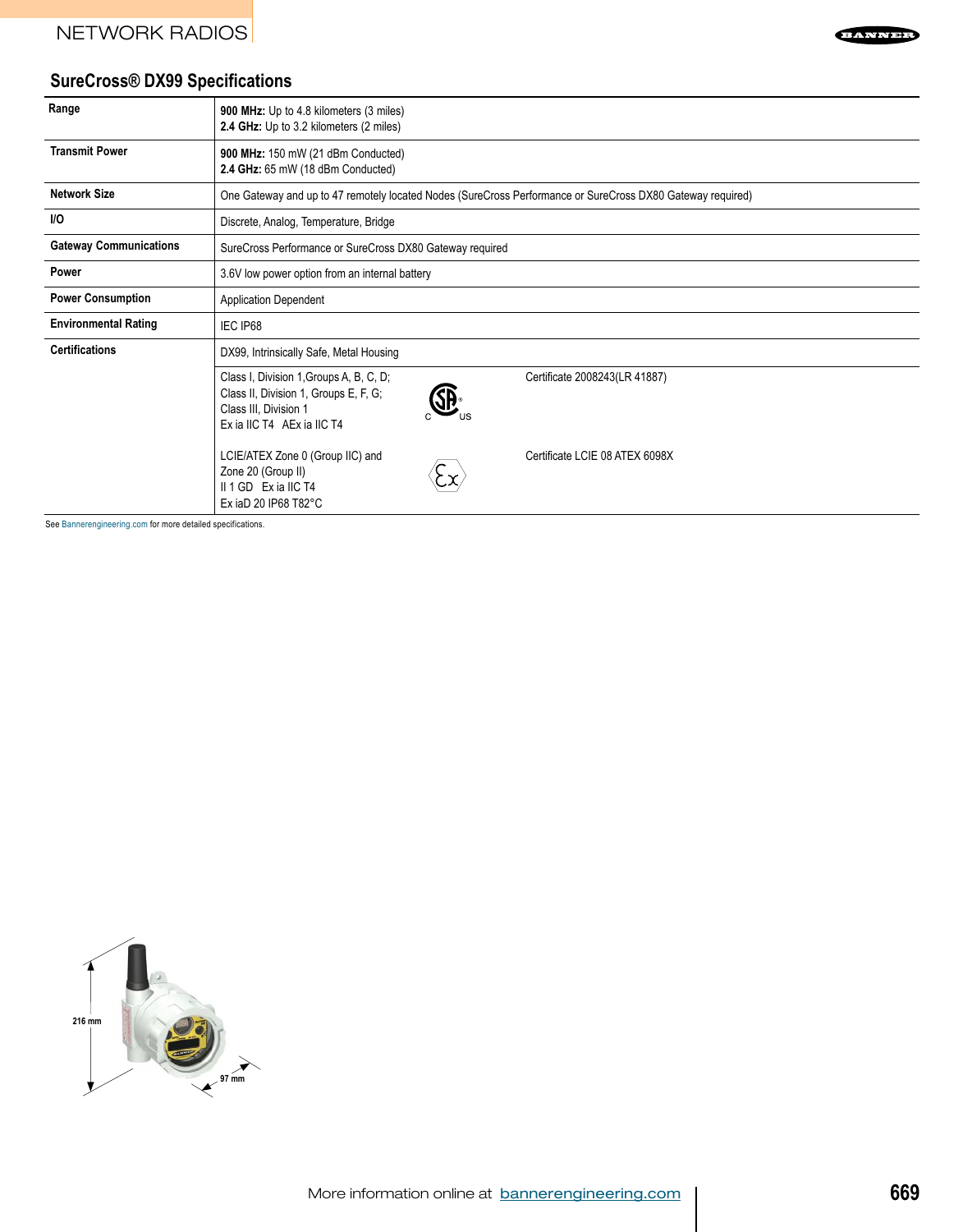# Accessories



NOTE: The Surecross® radio installation shown includes wireless accessories available from Banner. It is for illustration purposes only. Installations may vary.

**ELANNED**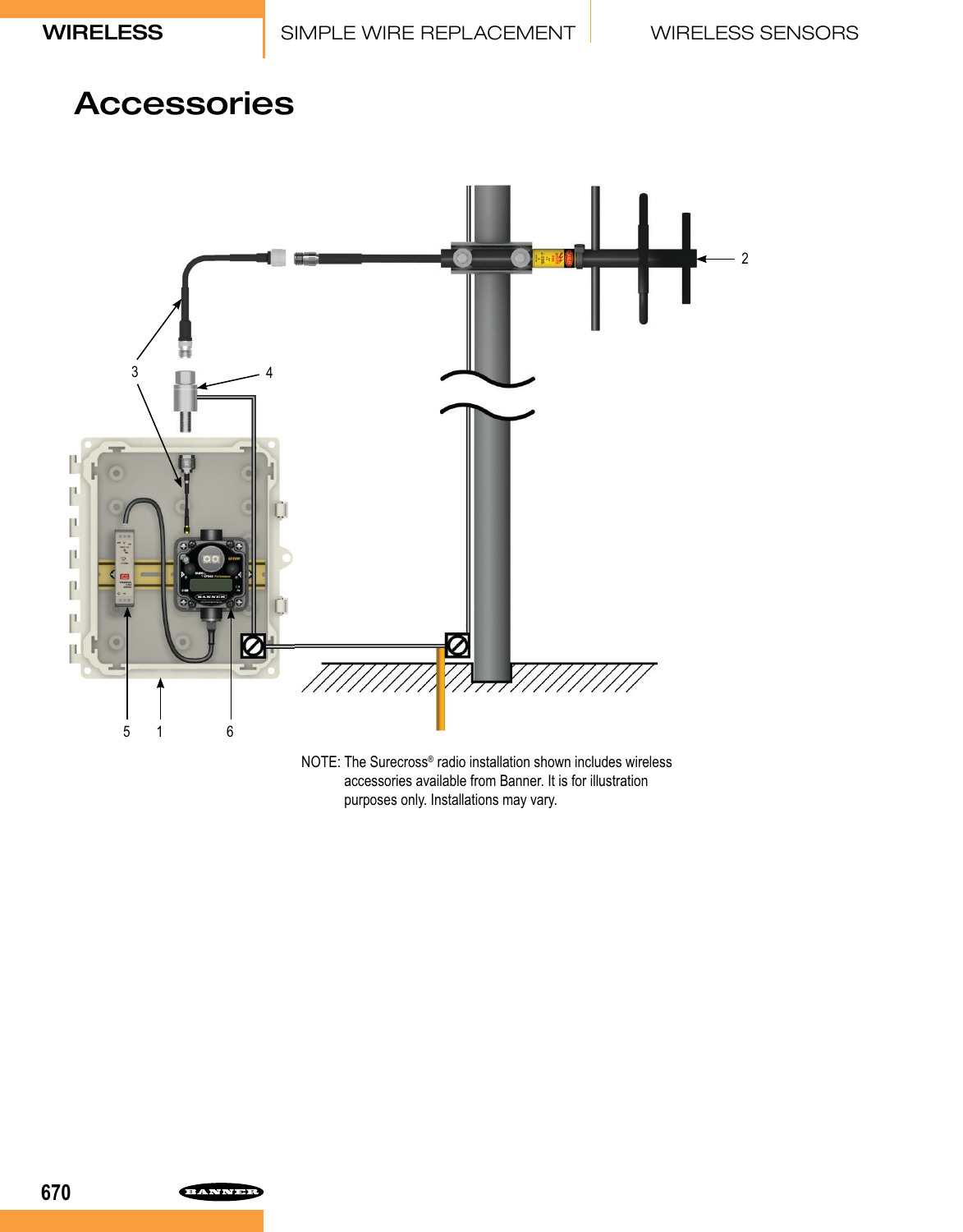#### EANNE

# **(1) Enclosures**



| <b>Description</b>                                                       | Model                |
|--------------------------------------------------------------------------|----------------------|
| Enclosure, Polycarbonate, with Opaque Cover, $6 \times 6 \times 4$ in.   | BWA-AH664            |
| Enclosure, Polycarbonate, with Opaque Cover, $8 \times 6 \times 4$ in.   | <b>BWA-AH864</b>     |
| Enclosure, Polycarbonate, with Opaque Cover, $10 \times 8 \times 4$ in.  | <b>BWA-AH1084</b>    |
| Enclosure, Polycarbonate, with Opaque Cover, $12 \times 10 \times 6$ in. | <b>BWA-AH12106</b>   |
| Enclosure, Polycarbonate, with Opaque Cover, $14 \times 12 \times 6$ in. | <b>BWA-AH14126</b>   |
| Enclosure, Polycarbonate, with Opaque Cover, 16 × 14 × 8 in.             | <b>BWA-AH16148</b>   |
| Enclosure, Polycarbonate, with Opaque Cover, 18 x 16 x 10 in.            | <b>BWA-AH181610</b>  |
| Enclosure, Polycarbonate, with Clear Cover, $6 \times 6 \times 4$ in.    | BWA-AH664C           |
| Enclosure, Polycarbonate, with Clear Cover, $8 \times 6 \times 4$ in.    | BWA-AH864C           |
| Enclosure, Polycarbonate, with Clear Cover, 10 × 8 × 4 in.               | BWA-AH1084C          |
| Enclosure, Polycarbonate, with Clear Cover, $12 \times 10 \times 6$ in.  | <b>BWA-AH12106C</b>  |
| Enclosure, Polycarbonate, with Clear Cover, 14 x 12 x 6 in.              | <b>BWA-AH14126C</b>  |
| Enclosure, Polycarbonate, with Clear Cover, 16 x 14 x 8 in.              | <b>BWA-AH16148C</b>  |
| Enclosure, Polycarbonate, with Clear Cover, 18 x 16 x 10 in.             | <b>BWA-AH181610C</b> |
|                                                                          |                      |

## **Swing Panel Kits**

| <b>Description</b>                                           | Model               |
|--------------------------------------------------------------|---------------------|
| Swing Panel Kit, 6 x 6, Includes Mounts, Screws, and Panel   | <b>BWA-AH66SPK</b>  |
| Swing Panel Kit, 8 × 6, Includes Mounts, Screws, and Panel   | <b>BWA-AH86SPK</b>  |
| Swing Panel Kit, 8 x 10, Includes Mounts, Screws, and Panel  | <b>BWA-AH108SPK</b> |
| Swing Panel Kit, 12 x 10. Includes Mounts, Screws, and Panel | BWA-AH1210SPK       |
| Swing Panel Kit, 14 x 12, Includes Mounts, Screws, and Panel | BWA-AH1412SPK       |
| Swing Panel Kit, 16 x 14. Includes Mounts, Screws, and Panel | BWA-AH1614SPK       |
| Swing Panel Kit, 18 x 16, Includes Mounts, Screws, and Panel | BWA-AH1816SPK       |

## **Mounting Accessories**

| <b>Description</b>                                                                   | Model            |
|--------------------------------------------------------------------------------------|------------------|
| Slot Nut Kit, Includes 2 Nuts and 2 Screws                                           | <b>BWA-AHSNK</b> |
| Swing Panel Mounts (4 per Kit)                                                       | <b>BWA-AHSPM</b> |
| Latch Kit, 2 Latches per Kit, Replacement Only                                       | <b>BWA-AHLK</b>  |
| Accessory Kit, Includes all screws, inserts, and mounting feet<br>(Replacement Only) | <b>BWA-AHAK</b>  |
| Screw 10-32 X .375 Phl Ph Zinc Self Threading                                        | <b>BWA-AHTBS</b> |

### **DIN Rail Kits**

| <b>Description</b>                                         | Model              |
|------------------------------------------------------------|--------------------|
| DIN Rail Kit, 6", Includes 2 Nuts, 2 Screws, and DIN Rail  | <b>BWA-AH6DRK</b>  |
| DIN Rail Kit. 8". Includes 2 Nuts. 2 Screws, and DIN Rail  | <b>BWA-AH8DRK</b>  |
| DIN Rail Kit, 10", Includes 2 Nuts, 2 Screws, and DIN Rail | <b>BWA-AH10DRK</b> |
| DIN Rail Kit, 12", Includes 2 Nuts, 2 Screws, and DIN Rail | <b>BWA-AH12DRK</b> |
| DIN Rail Kit. 14". Includes 2 Nuts. 2 Screws, and DIN Rail | <b>BWA-AH14DRK</b> |
| DIN Rail Kit. 16". Includes 2 Nuts. 2 Screws, and DIN Rail | <b>BWA-AH16DRK</b> |
| DIN Rail Kit, 18", Includes 2 Nuts, 2 Screws, and DIN Rail | <b>BWA-AH18DRK</b> |

## **DIN Rail Kits**

| <b>Description</b>                                         | Model             |
|------------------------------------------------------------|-------------------|
| Din Rail Kit 6" (Includes 2 Tribolar Screws and DIN Rail)  | <b>BWA-AH6DR</b>  |
| Din Rail Kit 8" (Includes 2 Tribolar Screws and DIN Rail)  | <b>BWA-AH8DR</b>  |
| Din Rail Kit 10" (Includes 2 Tribolar Screws and DIN Rail) | <b>BWA-AH10DR</b> |
| Din Rail Kit 12" (Includes 2 Tribolar Screws and DIN Rail) | <b>BWA-AH12DR</b> |
| Din Rail Kit 14" (Includes 2 Tribolar Screws and DIN Rail) | <b>BWA-AH14DR</b> |
| Din Rail Kit 16" (Includes 2 Tribolar Screws and DIN Rail) | <b>BWA-AH16DR</b> |
| Din Rail Kit 18" (Includes 2 Tribolar Screws and DIN Rail) | <b>BWA-AH18DR</b> |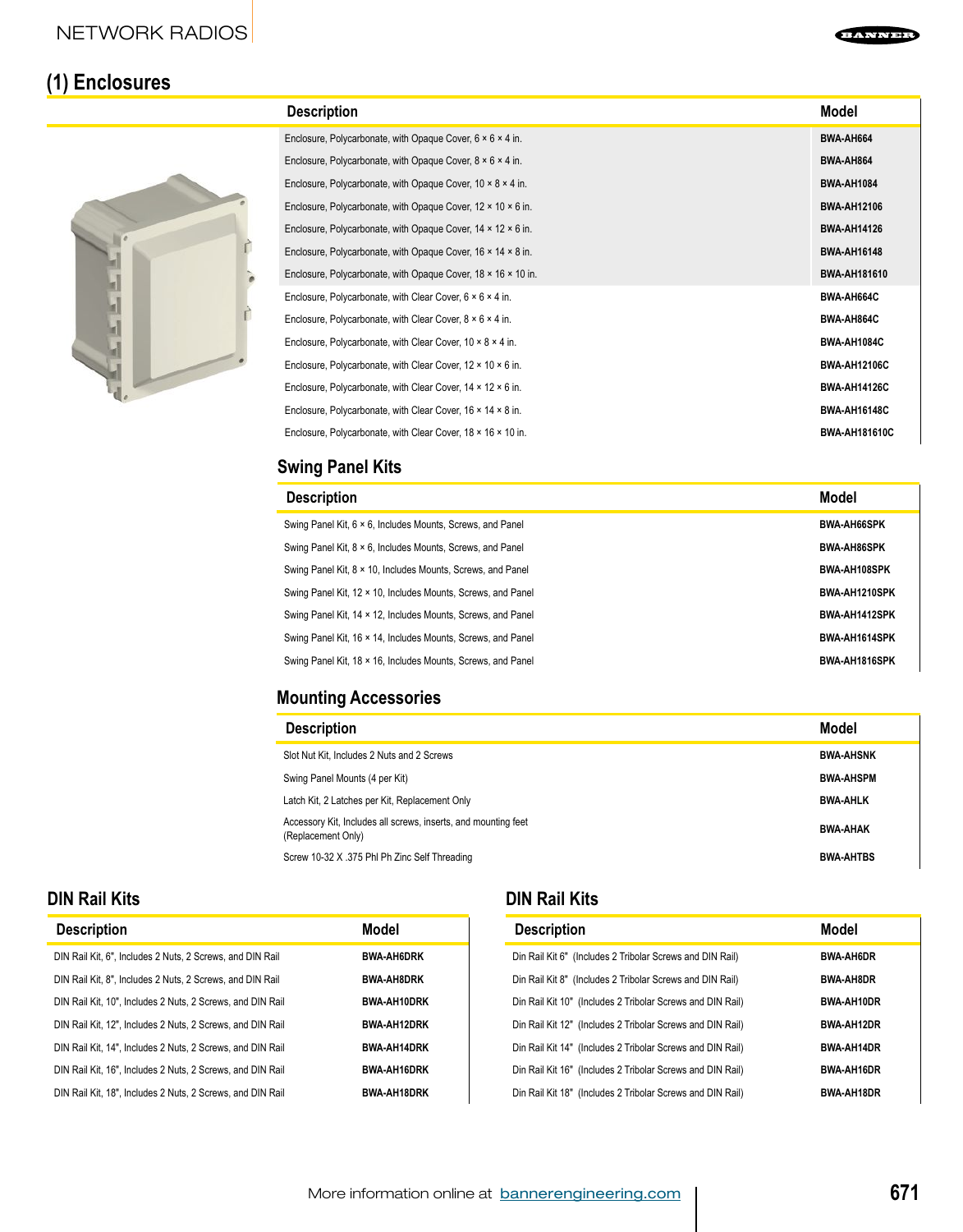# WIRELESS SIMPLE WIRE REPLACEMENT WIRELESS SENSORS

# **(2) Antennas**

| $\cdot$ $\cdot$<br><b>Omni-Directional Antennas with RP-SMA Male Connections</b> |         |                                                                | <b>Model</b>     |
|----------------------------------------------------------------------------------|---------|----------------------------------------------------------------|------------------|
|                                                                                  | 900 MHz | 2 dBi, Rubber swivel (ships with 900 MHz radios)               | <b>BWA-902-C</b> |
|                                                                                  |         | 5 dBi, Rubber swivel                                           | <b>BWA-905-C</b> |
|                                                                                  |         | 2 dBi, Rubber swivel, 3 1/4 inches (ships with 2.4 GHz radios) | <b>BWA-202-C</b> |
|                                                                                  | 2.4 GHz | 5 dBi, Rubber swivel, 6 1/2 inches                             | <b>BWA-205-C</b> |
|                                                                                  |         | 7 dBi, Rubber swivel, 9 1/4 inches                             | <b>BWA-207-C</b> |

| <b>Omni-Directional Dome Antennas</b> |         |                      |                         | <b>Model</b>     |
|---------------------------------------|---------|----------------------|-------------------------|------------------|
|                                       | 900 MHz | 2 dBi, 18-inch cable | <b>RP-SMA Box Mount</b> | <b>BWA-902-D</b> |
|                                       | 2.4 GHz | 2 dBi, 18-inch cable | <b>RP-SMA Box Mount</b> | <b>BWA-202-D</b> |

| <b>Omni-Directional Magnetic Whip Antenna</b> |         |                                           |                    | <b>Model</b>     |
|-----------------------------------------------|---------|-------------------------------------------|--------------------|------------------|
|                                               | 2.4 GHz | 5 dBi, Magnetic whip antenna, 12 ft cable | <b>RP-SMA Male</b> | <b>BWA-205-M</b> |

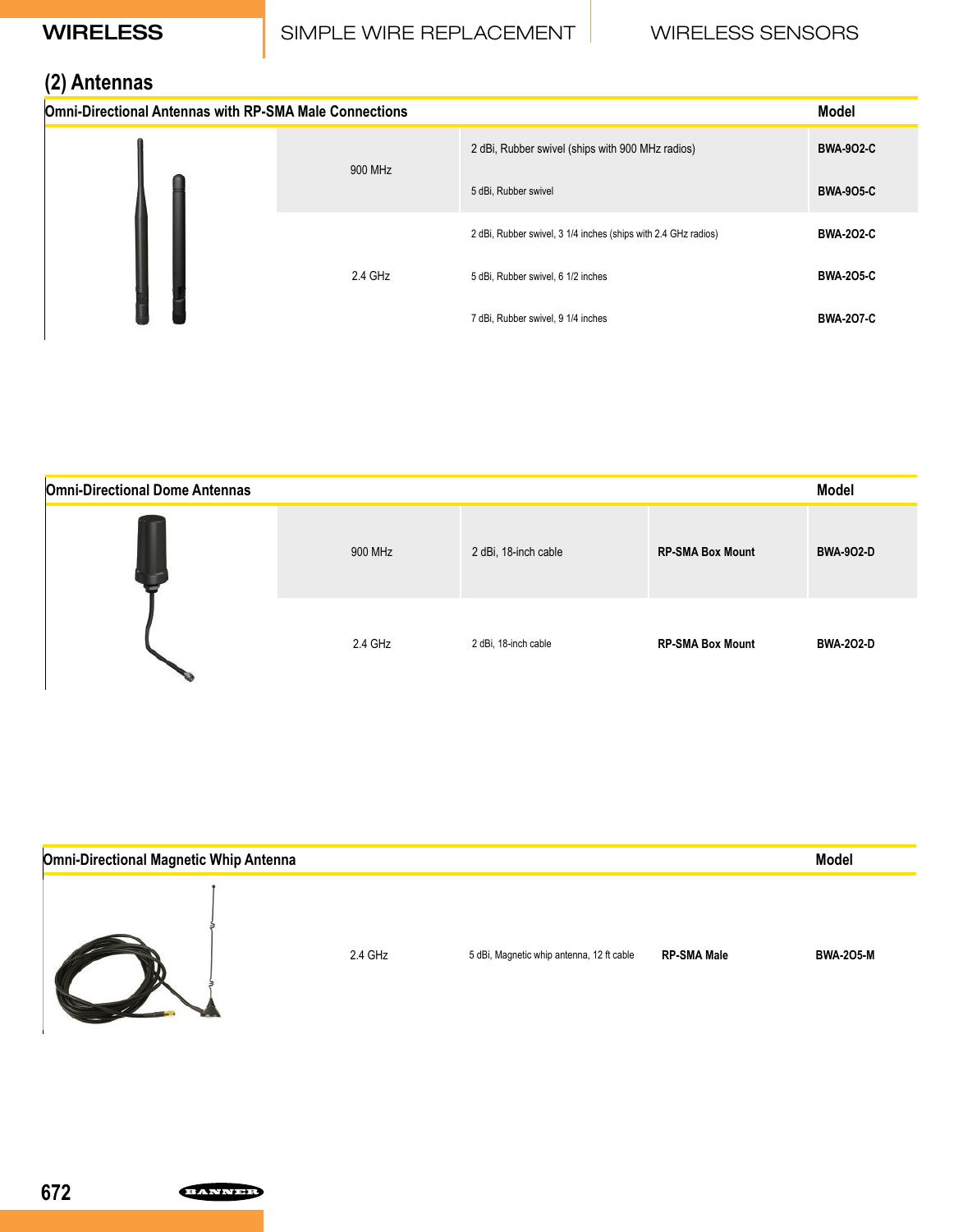#### **EANNE**

| <b>Omni-Directional Fiberglass Antennas with N-Type Female Connections</b> |         |                                                | <b>Model</b>      |
|----------------------------------------------------------------------------|---------|------------------------------------------------|-------------------|
|                                                                            |         | 6 dBd, Fiberglass, 71.5 inches                 | <b>BWA 906-A</b>  |
|                                                                            | 900 MHz | 6 dBi, Fiberglass, 23.6 inches (1.3 inch dia.) | <b>BWA-906-AS</b> |
|                                                                            |         | 8 dBi, Fiberglass, 63 inches (1.5 inch dia.)   | <b>BWA-908-AS</b> |
|                                                                            | 2.4 GHz | 8.5 dBi, Fiberglass, 24 inches                 | <b>BWA-208-A</b>  |
| $\sqrt{2}$                                                                 |         | 6 dBi, Fiberglass, 16 inches (shown)           | <b>BWA-206-A</b>  |

| Directional (Yagi) Antennas with N-Type Female Connection |         |                                         | Model             |
|-----------------------------------------------------------|---------|-----------------------------------------|-------------------|
|                                                           | 900 MHz | 6.5 dBd, $6.8 \times 13$ inches Outdoor | BWA-9Y6-A         |
|                                                           | 900 MHz | 10 dBd, 6.8 × 24 inches Outdoor         | <b>BWA-9Y10-A</b> |

| <b>Solar Panels</b> |                          |                         |                                                            | <b>Model</b>                  |
|---------------------|--------------------------|-------------------------|------------------------------------------------------------|-------------------------------|
|                     | 12V 5W Multicrystalline  | 270 mm x 222 mm x 17 mm | Bracket mounting 5W solar panel<br>wall / poll clamp style | <b>BWA Solar Panel 5W-002</b> |
|                     | 12V 20W Multicrystalline | 573 mm x 357 mm x 30 mm | Bracket mounting 20W solar panel<br>"L" style              | BWA Solar Panel 20W-003       |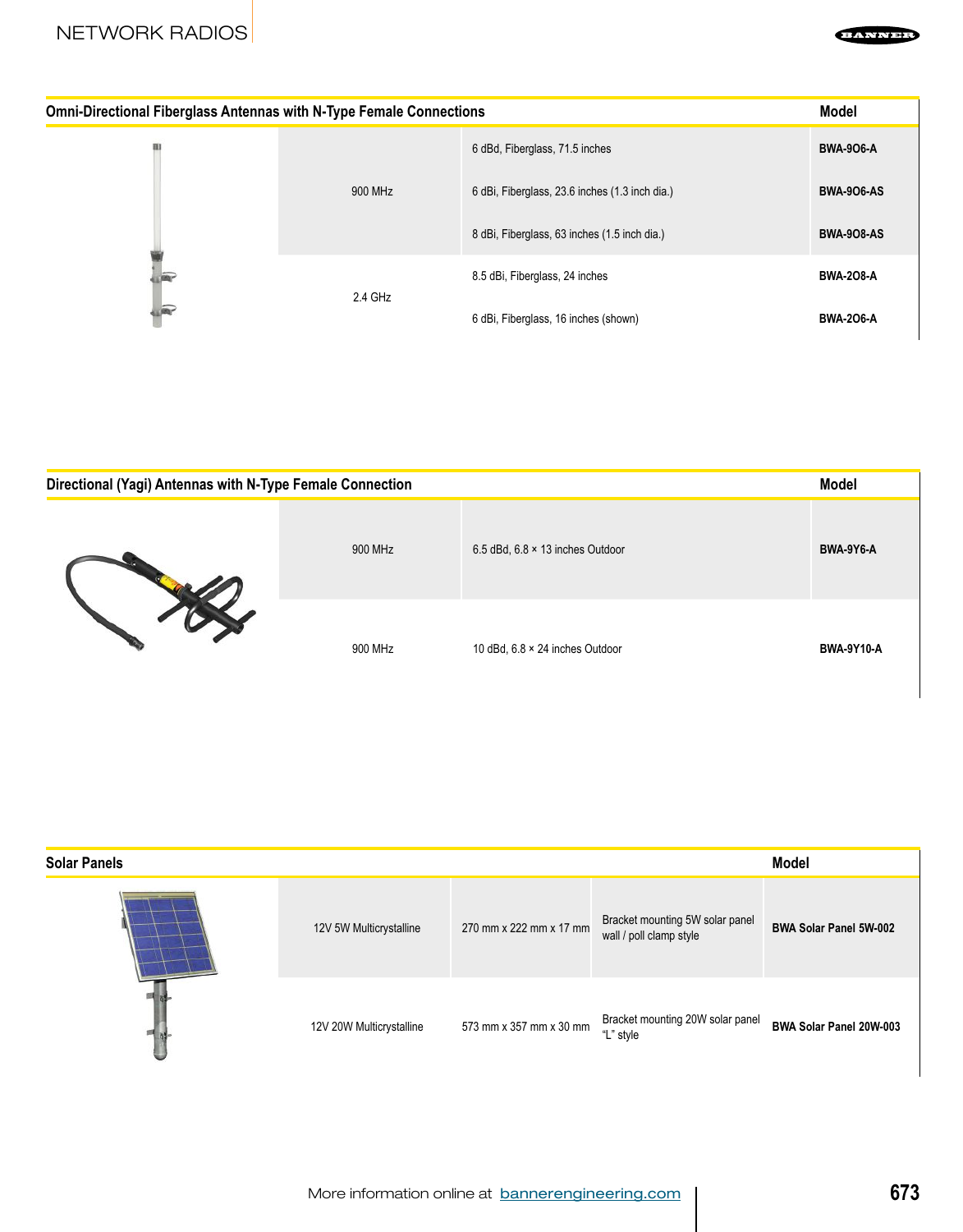## WIRELESS SIMPLE WIRE REPLACEMENT WIRELESS SENSORS

## **(3) Antenna Cables**

|  | Antenna Cables: RP-SMA to RP-SMA          |                                                    | Model                  |
|--|-------------------------------------------|----------------------------------------------------|------------------------|
|  |                                           | RG58, RP-SMA Male to RP-SMA Female Bulkhead, 0.2 m | <b>BWC-1MRSFRSB0.2</b> |
|  |                                           | RG58, RP-SMA Male to RP-SMA Female Bulkhead, 1 m   | <b>BWC-1MRSFRSB1</b>   |
|  |                                           | RG58, RP-SMA Male to RP-SMA Female Bulkhead, 2 m   | <b>BWC-1MRSFRSB2</b>   |
|  |                                           | RG58, RP-SMA Male to RP-SMA Female Bulkhead, 2 m   | <b>BWC-1MRSFRSB4</b>   |
|  |                                           | LMR200, RP-SMA Male to RP-SMA Female, 3 m          | <b>BWC-2MRSFRS3</b>    |
|  |                                           | LMR200, RP-SMA Male to RP-SMA Female, 6 m          | <b>BWC-2MRSFRS6</b>    |
|  | LMR200, RP-SMA Male to RP-SMA Female, 9 m | <b>BWC-2MRSFRS9</b>                                |                        |
|  |                                           | LMR200, RP-SMA Male to RP-SMA Female, 12 m         | <b>BWC-2MRSFRS12</b>   |

### **Antenna Cables: RP-SMA to N-Type Model**



LMR100 RP-SMA to N-Type Male, 0.5 m **BWC-1MRSMN05** 

| Antenna Cables: N-Type |                                           | Model              |
|------------------------|-------------------------------------------|--------------------|
|                        | LMR400 N-Type Male to N-Type Female, 3 m  | <b>BWC-4MNFN3</b>  |
|                        | LMR400 N-Type Male to N-Type Female, 6 m  | <b>BWC-4MNFN6</b>  |
|                        | LMR400 N-Type Male to N-Type Female, 15 m | <b>BWC-4MNFN15</b> |
|                        | LMR400 N-Type Male to N-Type Female, 30 m | <b>BWC-4MNFN30</b> |

**ELANNED**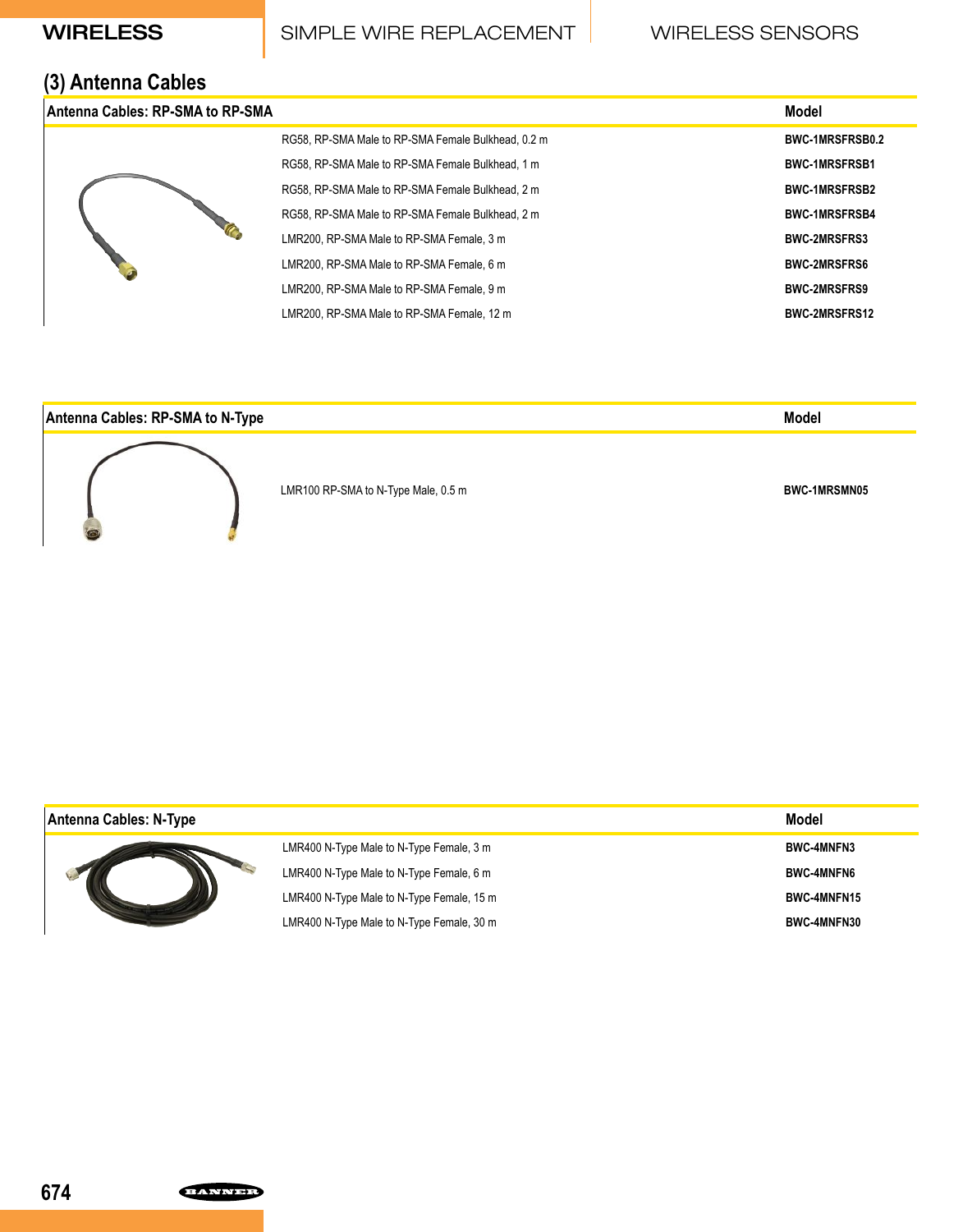NETWORK RADIOS



## **(4) Surge Suppressors**

| $\cdot$ $\cdot$<br>-<br>. . | <b>Description</b>                                                  | <b>Model</b>         |
|-----------------------------|---------------------------------------------------------------------|----------------------|
|                             | Surge Suppressor, bulkhead, N-Type Female, N-Type Male, dc Blocking | <b>BWC-LFNBMN-DC</b> |
|                             | Surge Suppressor, bulkhead, RPSMA to RP-SMA                         | <b>BCW-LMRSFRPB</b>  |

# **(5) Power Supplies**

|                                                           |                                                         | <b>Model</b>        |
|-----------------------------------------------------------|---------------------------------------------------------|---------------------|
|                                                           | DC Power Supply, 500 mA, 24 V dc, Demo kit power supply | <b>PS24W</b>        |
|                                                           | DC Power Supply, 0.4 Amps, 24 V dc, with DIN Rail Mount | <b>PSDINM-24-04</b> |
| <b>BBB</b><br>$B + B$<br><b>SWITCH</b><br>$\frac{1}{200}$ | DC Power Supply, 1.0 Amps, 24 V dc, with DIN Rail Mount | <b>PSDINM-24-10</b> |
| $\mathbb{R}$<br>国                                         | DC Power Supply, 1.7 Amps, 24 V dc, with DIN Rail Mount | <b>PSDINM-24-17</b> |
| 9H1                                                       | DC Power Supply, 2.5 Amps, 24 V dc, with DIN Rail Mount | <b>PSDINM-24-25</b> |

## **Relays**



|                                                                               | Model                  |
|-------------------------------------------------------------------------------|------------------------|
| Interface Relay Box, 18 to 26 V dc inputs, isolated relay outputs (not shown) | <b>IB6RP</b>           |
| Relay, Blade Style with Base, 12 V                                            | <b>BWA-RELAY-12V</b>   |
| Relay, Blade Style with Base, 24 V                                            | <b>BWA-RELAY-24V</b>   |
| Relay, Blade Style, No Base, 12 V (replacement part)                          | BWA-RH1B-UDC12V        |
| Relay, Blade Style, No Base, 24 V (replacement part)                          | <b>BWA-RH1B-UDC24V</b> |
| Relay Base Only (replacement part)                                            | <b>BWA-SH1B-05</b>     |